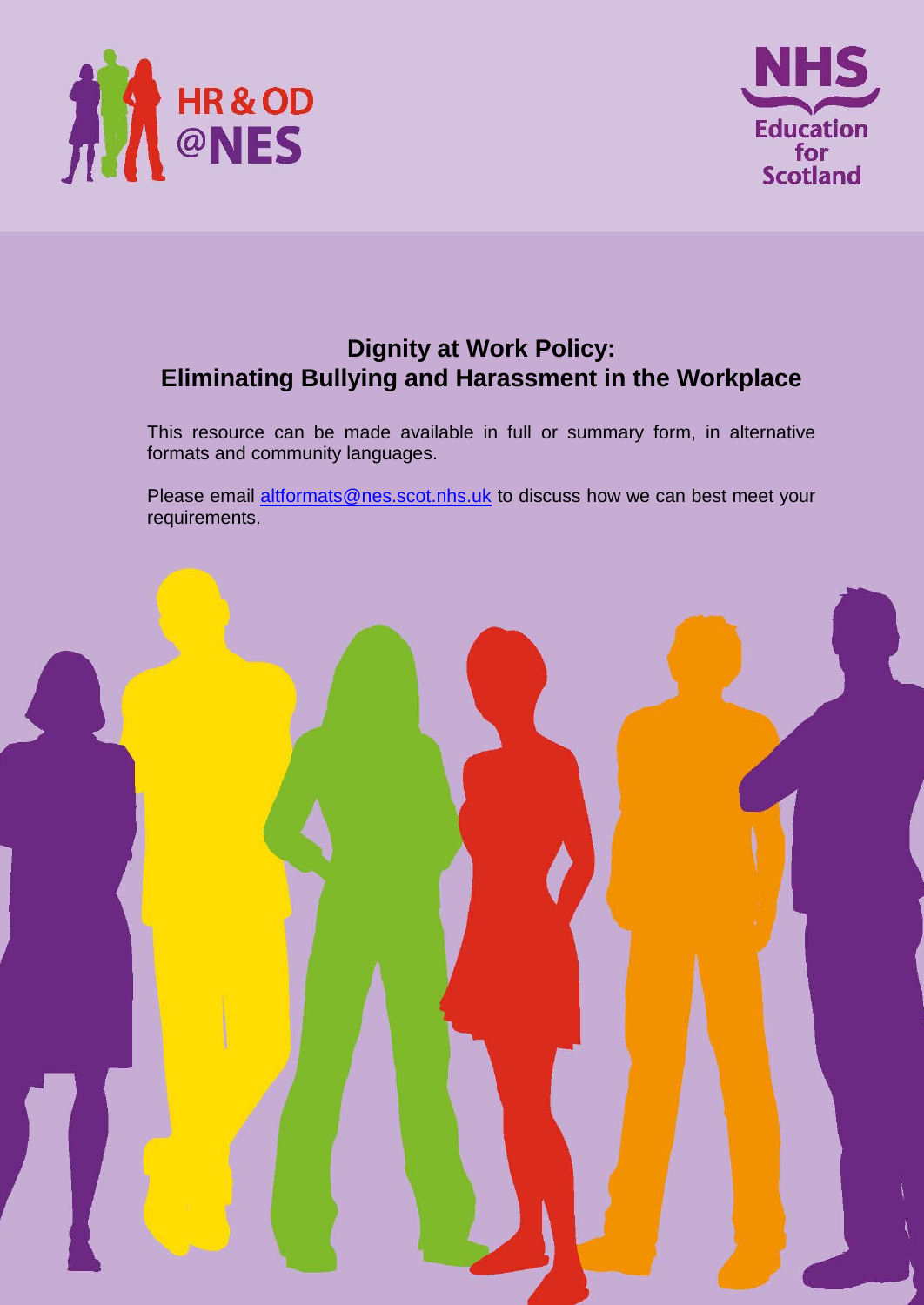# NHS Education for Scotland

This resource can be made available in full or summary form, in alternative formats and community languages.

Please contact us on 0131 313 8061 or email altformats@nes.scot.nhs.uk to discuss how we can best meet your requirements.

#### **Document Control**

|                           | <b>Date</b>                      |
|---------------------------|----------------------------------|
| <b>Ratified</b>           | 18 November 2003                 |
| <b>Reviewed</b>           | 2012                             |
| <b>Next Formal Review</b> | 2014                             |
| <b>Document Location</b>  | M:\HR\POLICIES\ratified policies |
| <b>Policy Owner</b>       | <b>HR&amp;OD Directorate</b>     |

#### **Authorisation Following this Review**

|                                     | <b>Date</b> |
|-------------------------------------|-------------|
| <b>Ratified by Staff Governance</b> | 31/01/13    |
| <b>Committee</b>                    |             |
| <b>Placed/Replaced on the</b>       | 13/03/13    |
| Intranet/Extranet                   |             |

#### **This Version History**

|                                   | <b>Date</b>      |
|-----------------------------------|------------------|
| <b>Impact assessed</b>            | 14/06/12         |
| <b>Executive Team</b>             | 09/10/12         |
| <b>Staff Consultation</b>         | 12 – 26 Oct 2012 |
| <b>Partnership Forum</b>          | 12/10/12         |
| <b>Staff Governance Committee</b> | 31/01/13         |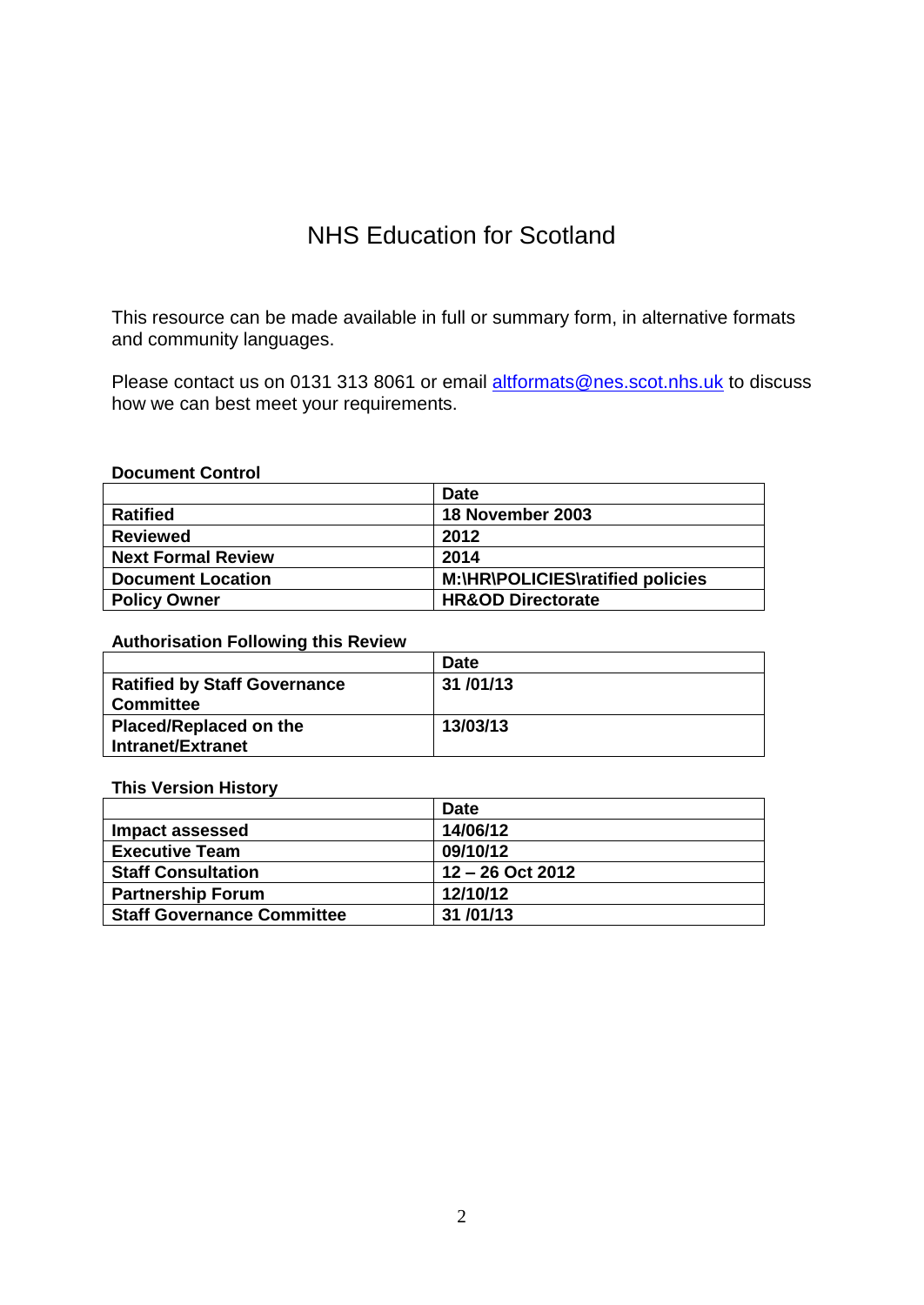## **Section 1 – Introduction**

## **1.1 Policy Statement**

NES recognises that all employees have the right to work in an environment which is free from the threat of bullying and/or harassment. The organisation is committed to providing employees with a workplace which is safe and respectful, and actively encourages a culture of Dignity at Work and respect for all.

All members of staff have a responsibility to treat colleagues with dignity and respect irrespective of characteristics such as gender, race/ethnicity/national origin, marital/civil partnership status, age, disability, religion or belief, gender reassignment, pregnancy/maternity (aforementioned are protected characteristics under the Equality Act 2010); and in addition political conviction, membership or non-membership of a trade union/professional organisation and a real or suspected health status.

Bullying and harassment can have very serious consequences for individuals making the allegation, for the alleged perpetrator and for the organisation.

Behaviour involving the bullying, harassment or intimidation of any employees for any reason is unacceptable and will not be tolerated or condoned by the organisation. If, following investigation, it is found that bullying or harassment has taken place this will be considered a disciplinary offence.

## **1.2. Policy Purpose**

The purpose of this policy is to provide a clear framework and procedures for the reporting and management of Dignity at Work issues in the workplace.

The main focus of this policy is upon dispute resolution through informal dialogue, in a structured and safe environment, where the rights of the individual involved, the team and the organisation are fully respected and valued equally. The policy is designed to encourage a formal process only where there is no other alternative.

This policy should be read in conjunction with the organisation's policy on Equal Opportunities.

## **1.3 Scope**

This policy applies to all NES employees, contractors and staff from other agencies (including host organisations). Appendix 3 provides separate arrangements in the event of bullying and harassment by patients, carers, relatives, visitors, advocates and  $3<sup>rd</sup>$  Parties. This appendix has been included in recognition that some Regional Offices are based within medical premises.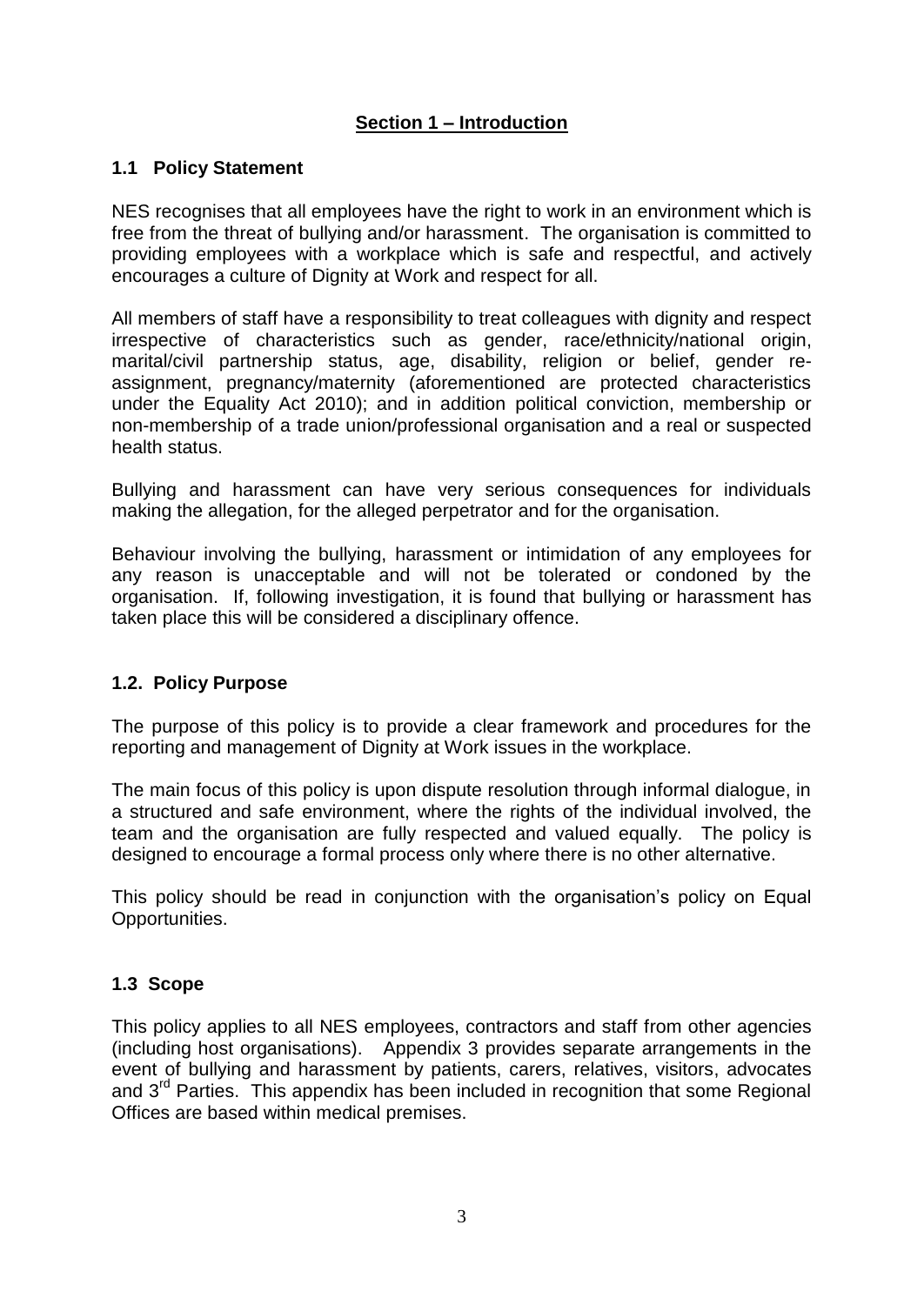## **Section 2 - Definitions**

## **2.1 Dignity at Work**

'Dignity at Work' has been used as a term to describe a working environment free from bullying and harassment. For the purpose of this policy, we are defining dignity at work as a combination of factor's leading to Dignified Workers. These factors are:

*Dignified Work* – interesting and meaningful work with a degree of responsible autonomy and recognised social status: and

*Dignified Workplace* – a workplace with structures and practices that offer equality of opportunity, collective and individual voice, safe and healthy working conditions, acceptable terms of employment and just rewards.

## **2.2 Bullying**

Bullying has been defined as "persistent, offensive, abusive, intimidating, malicious or insulting behaviour, abuse of power or unfair penal sanctions, which makes the recipient feel upset, threatened, humiliated or vulnerable, which undermines their self-confidence and which may cause them to suffer stress." As with harassment, it is the impact on the individual and not the intention of the perpetrator which determines whether bullying has occurred.

Bullying is most commonly associated with an abuse of power most typically by a line manager or supervisor over subordinate employees. However, other power relationships may equally lead to bullying by colleagues or a group of people who may target one individual.

It must also be recognised that, albeit less common, managers may find themselves bullied by subordinate employees who use the threat of higher powers or formal procedures to make unreasonable demands.

The list of possible examples of bullying behaviour can include threatening behaviour, persistently setting impossible deadlines/objectives, excluding/isolating colleagues and undervaluing their contribution as contained within Appendix 1. This list should not be read as exhaustive.

## **2.3 Harassment**

Harassment is defined as, "unwanted behaviour which a person finds intimidating, upsetting, embarrassing, humiliating or offensive". It can take many forms, occur on a variety of grounds and may be directed at one person or a group of people. The intention of the perpetrator is irrelevant, it is the impact on the individual which determines whether harassment has taken place. Harassment is legally defined in the Equality Act 2010, and harassment on the grounds of the protected characteristics is unlawful.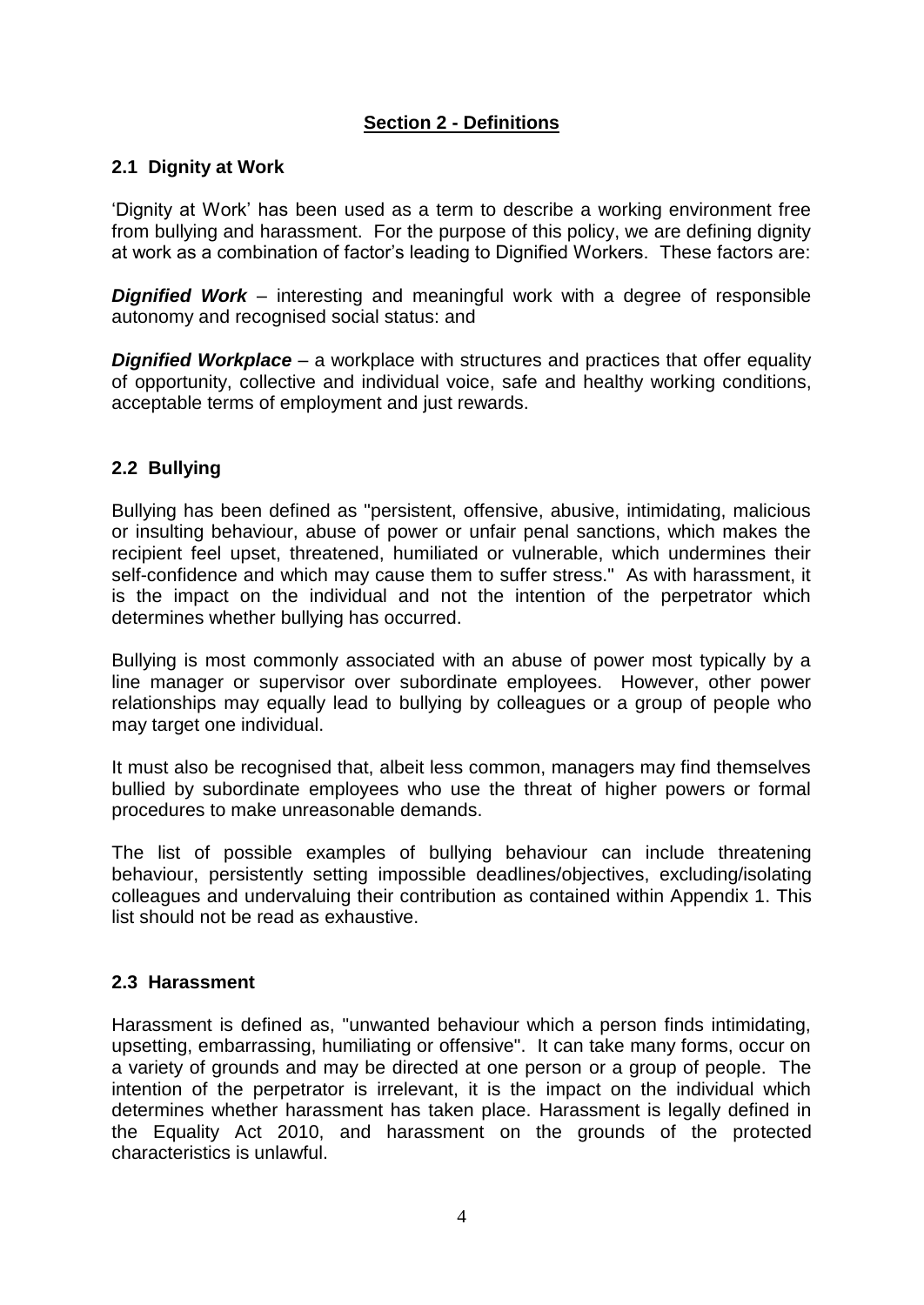Harassment tends to be directed towards individuals on account of characteristics, for example: race or ethnic origin; gender or gender reassignment, sex, or sexual orientation; trade union/professional organisation membership (or non-membership); disability; ex-offender status; age; health status; physical characteristics; personal beliefs, religion.

A list of possible examples of harassment is contained in Appendix 1. This list should not be read as exhaustive

## **2.4 Firm, Fair Management**

It is important to differentiate between firm, fair management and bullying or harassing behaviour. Line managers are responsible for ensuring that employees who report to them perform to an acceptable standard within a performance management framework. Legitimate, justifiable, appropriately conducted monitoring of an employee's behaviour or job performance does not, therefore, constitute bullying.

It is in the interests of the organisation that managers should be able to carry out their duties without threat of ill-intentioned, malicious or vexatious complaints. NHS Scotland takes formal complaints very seriously. Whenever someone makes a malicious or vexatious complaint, consideration will need to be given to whether disciplinary action against the complainant is required.

Although managers must be permitted to carry out the management function in a fair, firm manner, it is recognised that, in some cases, employees may feel stressed or anxious by robust management**.** Differences in perception mean that it is not always easy to differentiate between firm, fair management and bullying and harassment. Some useful comparisons can be found below:

| <b>Firm/Fair Manager</b>                                                                                                                                                                                                                                       | <b>Bullying/Harassing Manager</b>                                                                                                                                                                                                             |  |  |  |  |  |
|----------------------------------------------------------------------------------------------------------------------------------------------------------------------------------------------------------------------------------------------------------------|-----------------------------------------------------------------------------------------------------------------------------------------------------------------------------------------------------------------------------------------------|--|--|--|--|--|
| Consistent and fair                                                                                                                                                                                                                                            | Aggressive, inconsistent and unfair                                                                                                                                                                                                           |  |  |  |  |  |
| Determined to achieve the best results,<br>but reasonable and flexible                                                                                                                                                                                         | Unreasonable and inflexible                                                                                                                                                                                                                   |  |  |  |  |  |
| Knows their own mind and is clear about<br>own ideas, but willing to consult with<br>colleagues and employees<br>before<br>drawing up proposals                                                                                                                | Believes that they are always right, has<br>fixed opinions, believes they know best<br>and is not prepared to value other<br>people's opinion                                                                                                 |  |  |  |  |  |
| Insists upon high standards of service in<br>quality of and behaviour within the team.<br>Will discuss, in private, any perceived<br>deterioration before forming any views or<br>taking action and does not apportion<br>blame on others when things go wrong | Insists on high standards of service and<br>behaviour but blames others if things go<br>regularly,<br>wrong.<br>Loses temper<br>degrades people in front of others,<br>threatens official warnings<br>without<br>listening to any explanation |  |  |  |  |  |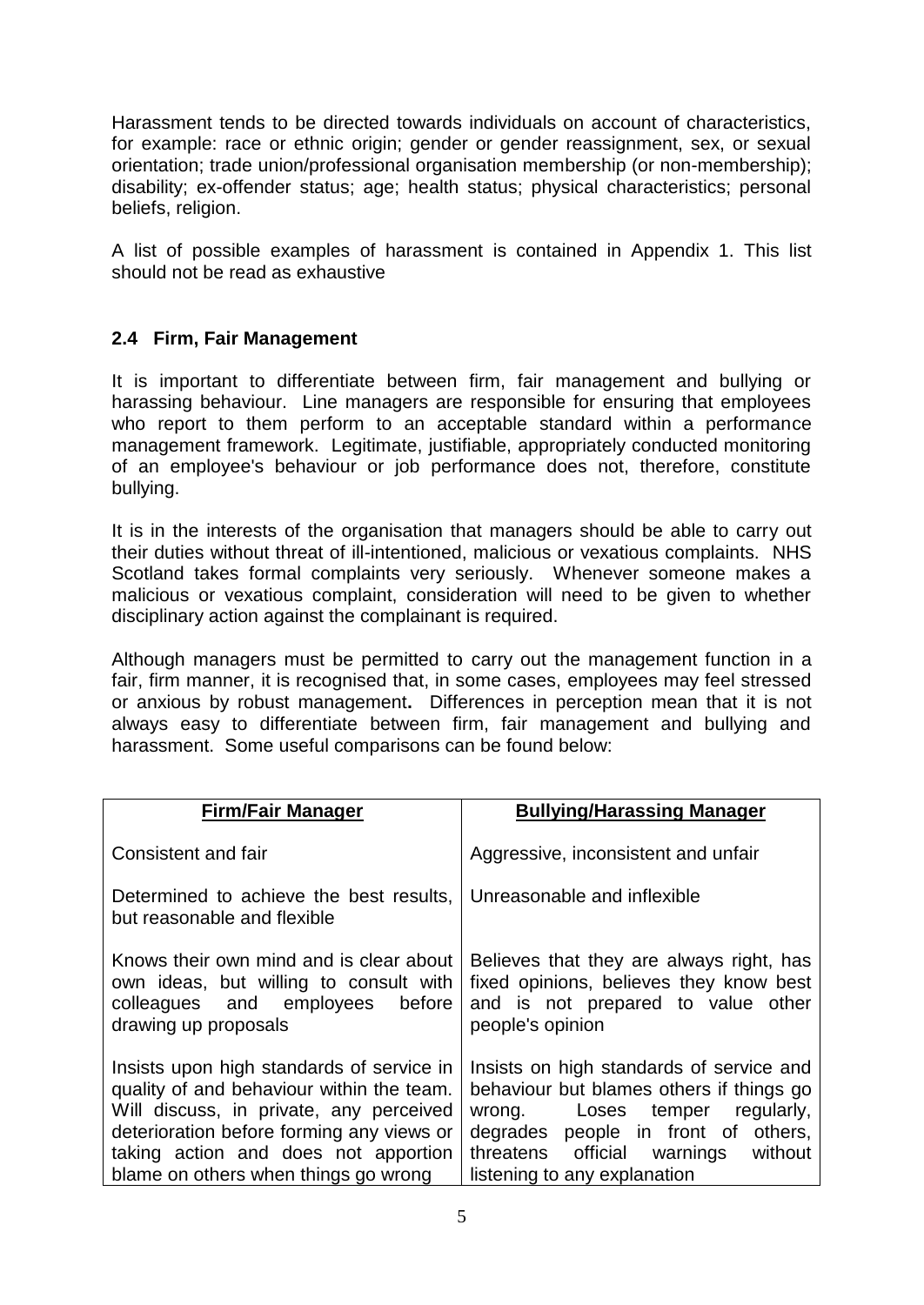|                      |  |  |                 |  |  |  |  |  |  | Asks for people's views, listens and Tells people what will be happening, |
|----------------------|--|--|-----------------|--|--|--|--|--|--|---------------------------------------------------------------------------|
| assimilates feedback |  |  | does not listen |  |  |  |  |  |  |                                                                           |

It is accepted that these descriptions represent extremes of behaviour. In practice things will not be so clear and perpetrators may display characteristics which fall somewhere in the middle.

## **Section 3 – Bullying & Harassment in the Workplace: Procedures**

It is important to remember that different people find different things acceptable and everyone has the right to decide what behaviour is acceptable to him/her and to have his/her feelings respected by others.

Where an individual believes that they have been bullied or harassed there are a number of options available to them, depending upon the circumstances of their own particular situation. These options are available to both the employee making the allegation and the alleged perpetrator.

The first of these options is to access support from a confidential contact.

It would not be appropriate for a confidential contact to provide support and advice to an alleged perpetrator as well as to the individual who is alleging that bullying or harassment has taken place.

## **3.1 Accessing support from a confidential contact**

NES employees can contact the following sources of support to discuss their situation on a confidential basis and to seek support in making a decision about how they wish matters to be dealt with. These sources will also be able to provide support and assistance to the individual during a potentially stressful period before and during an informal complaint being made to line management.

## *3.1.1 Independent Counselling & Advisor Services AXA-ICAS*

AXA-ICAS is a free and confidential service available to employees and their immediate family members 24 hours a day, 365 days a year.

AXA-ICAS will provide counselling over the phone or in person, depending on the needs of the individual. NES encourage all employees to utilise this service for support, to help relieve pressures and/or to assist with personal problems.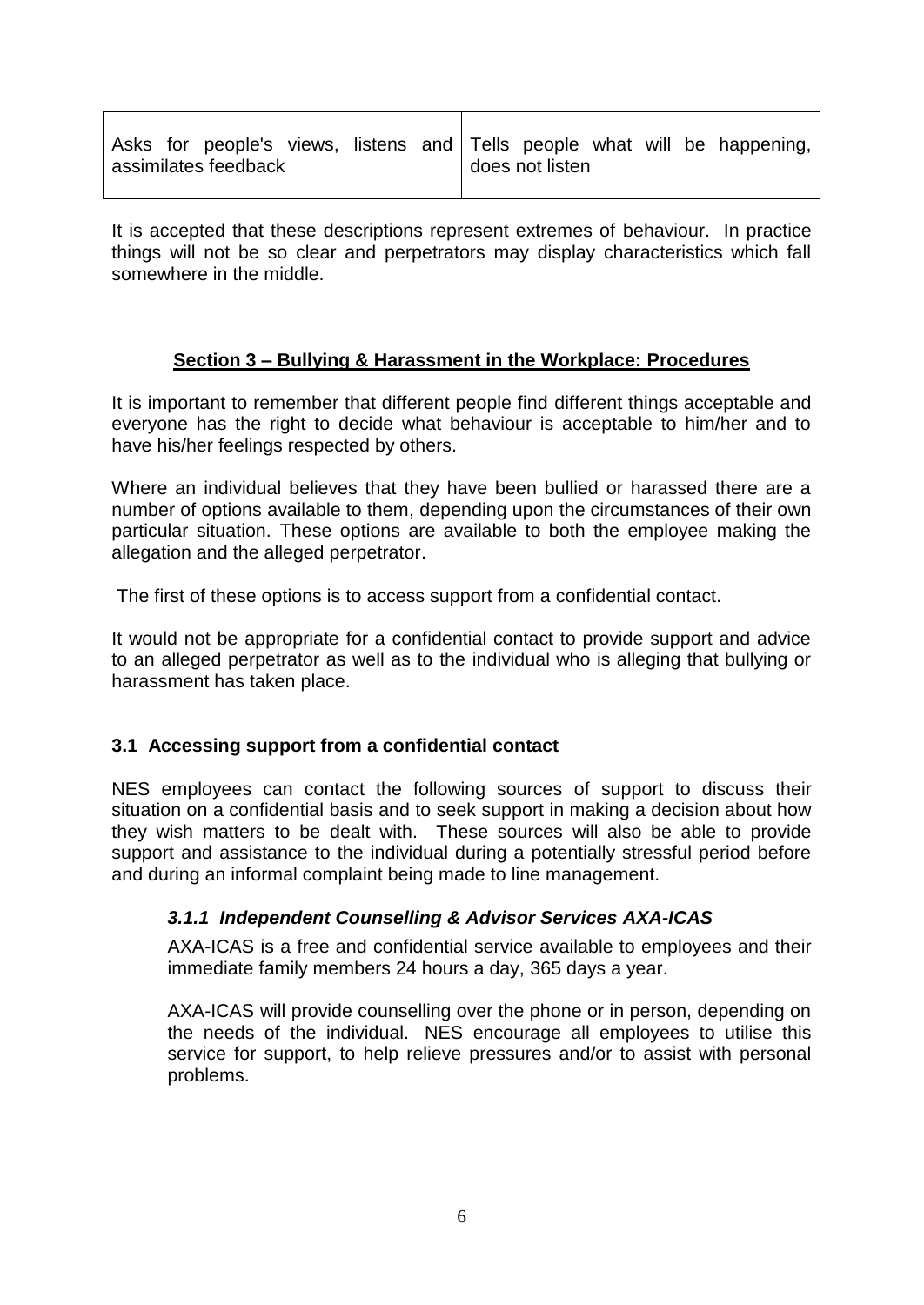AXA-ICAS can be accessed by telephone or on-line as follows: Freephone 24 hours a day, 365 days a year **0800 072 7 072** Minicom users should call: **[0800 731 0302](tel:08007310302)**

You can log in using the following details: Website: **[www.axabesupported.co.uk](http://www.axabesupported.co.uk/)** Username: **educationscotland** Password: **supported**

## *3.1.2 Human Resources (HR)*

The HR & OD Directorate can provide advice and support, helping to clarify employee expectations and discuss possible options for going forward with a claim under the Dignity at Work Policy. Depending on whether a claim is progressed, a representative from the HR & OD Directorate will also undertake other roles such as facilitating meetings, taking part in hearings etc.

The alleged perpetrator may also contact human resources for advice. However, the hr person dealing with the allegations should not deal with this person. Support should instead be provided by another member of the HR & OD directorate.

## *3.1.3 Occupational Health Service (OHS)*

OHS can provide confidential advice on health issues that may cause difficulties within the workplace either following management referral or selfreferral. Additional support services such as counselling are also available.

## *3.1.4 Trade Union/Professional Organisation representatives*

Trade Union/Professional Organisation representatives are available to discuss the situation, to help identify the problem and look at options for resolution. Depending on how things develop, they may take up roles such as accompanying and representing parties at meetings, presenting cases at hearings etc.

## *3.1.5 Additional resources/guidance: 'Give Respect, Get Respect' Toolkit*

The 'Give Respect, Get Respect' toolkit is a useful resource to help build a dignified workplace that sees mutual respect for each other and behaviours that establish positive relationships. The toolkit promotes the 'Give Respect, Get Respect' message that is central to Dignity at Work.

Further information on the toolkit can be found at: [www.staffgovernance.scot.gov.uk](http://www.staffgovernance.scot.gov.uk/)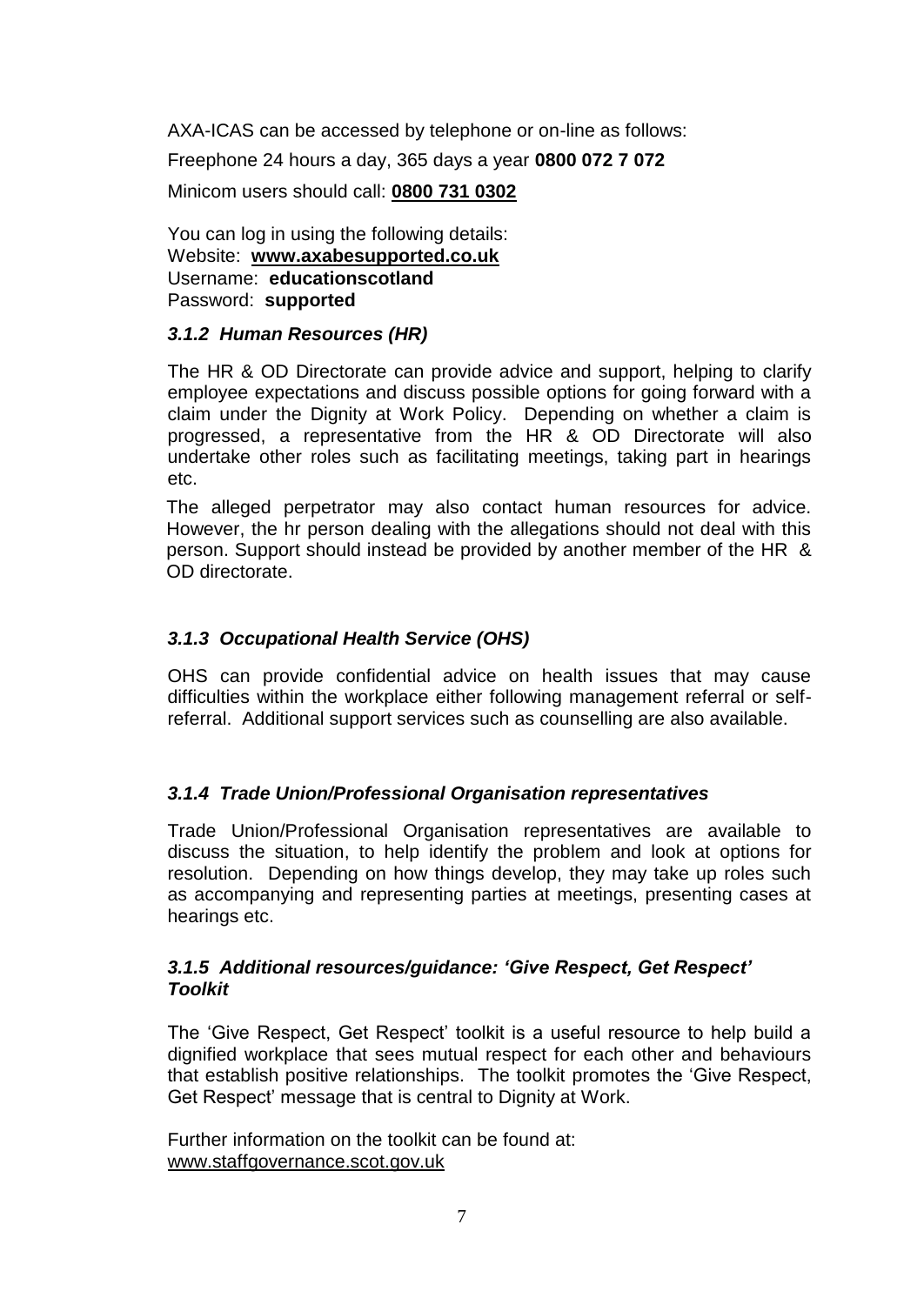## *3.1.6 Outcome of discussions with confidential contacts*

The three possible outcomes after discussing with a confidential contact are:

- A decision to proceed using the **informal** stages of this procedure;
- A decision to proceed using the **formal** stages of this procedure;
- A decision that **no further action** will be taken.

# **3.2 Timescales**

In cases where formal or informal action is to be progressed, defined timescales are necessary to ensure issues are dealt with quickly and without unreasonable delay. Timescales will often depend upon the nature, breadth and gravity of the allegation(s) and may therefore be different for every instance. Parties involved should agree timescales on a case-by-case basis on the presumption of no unreasonable delay.

The individual, their representative and the alleged perpetrator must be advised in writing of the envisaged timescale prior to the commencement of any investigation.

# **3.3 Informal Stage**

This will involve the individual approaching the alleged perpetrator in order to tell them that their behaviour is found to be offensive and why and to ask them to stop using such behaviours. The individual may ask a colleague or Trade Union/Professional Organisation representative to be present for moral support. If the individual would find confronting the alleged perpetrator too difficult but still wishes to pursue the matter informally they can ask either the line manager, HR Business Partner/Associate Business Partner or Trade Union/Professional Organisation representative, to speak to the person concerned.

If an individual is approached informally about their behaviour they should not dismiss the complaint or think the complainant is being too sensitive. They may have offended someone without intending to. In these circumstances, the employee concerned may accept an apology with an assurance that there will be no repeat of the behaviour.

Another option may be for the individual to write directly to the alleged perpetrator detailing the offensive behaviour and confirming the requirement to stop any further bullying or harassment.

The individual should keep a record of any informal action taken along with a note of the date and what was said by those involved. This is necessary should evidence be required at a later date should the bullying or harassment continue or subsequently recur.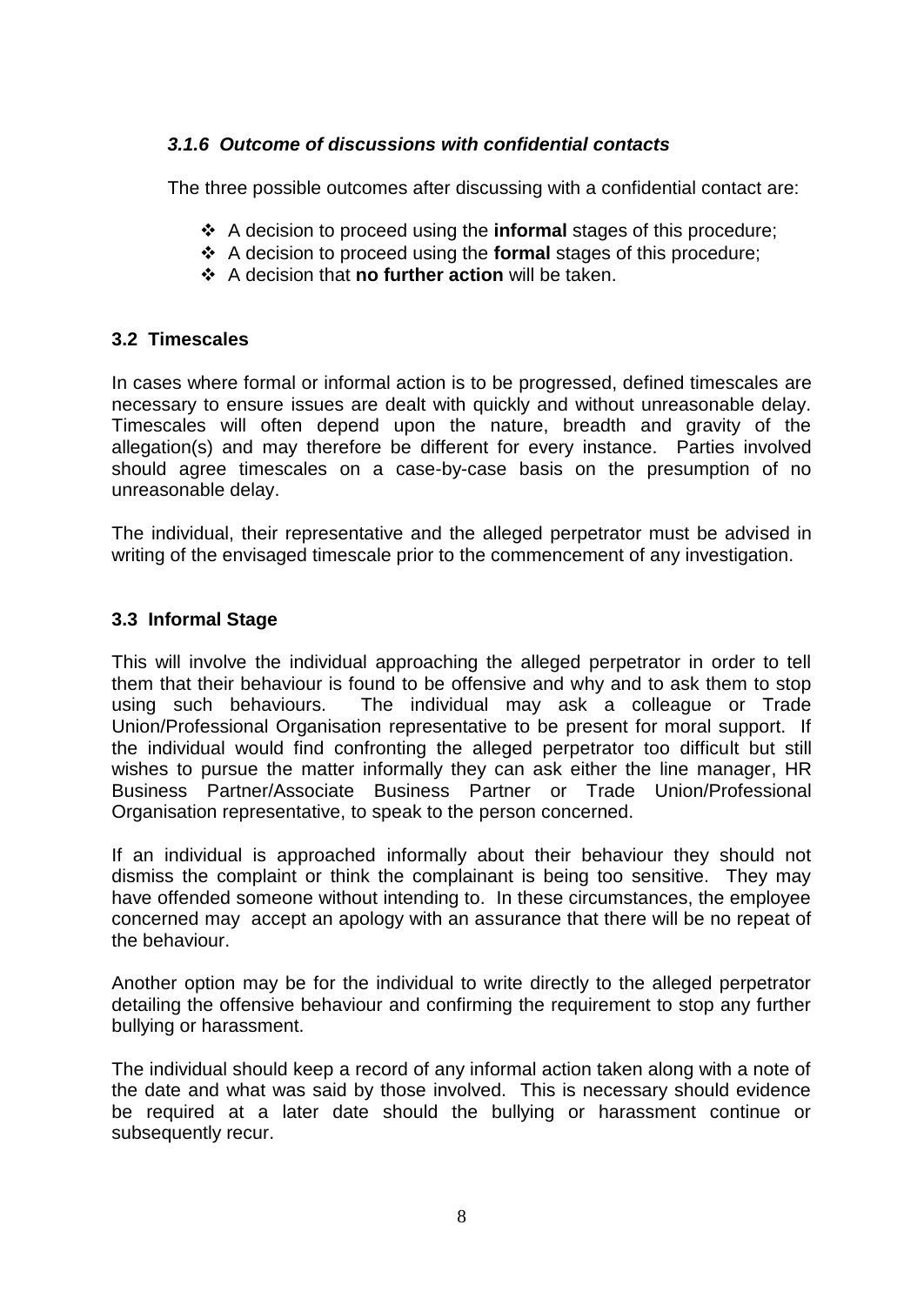It has to be emphasised that in order to maintain working relationships matters should be dealt with by informal intervention wherever possible. This may involve facilitated discussion between the parties involved. However, this does not remove the inherent right of the individual to deal with the matter formally.

## *3.3.1 Structured Informal Meetings*

Where early action has been unsuccessful, employees and other stakeholders may feel the need to pursue a more structured informal process. There are a number of options for structured informal approaches:

## *3.3.2 Facilitated meetings/mediation*

Managers and employees should always seek to resolve issues in the workplace. Where this is not possible informally, both parties should consider the use of an independent third party to help resolve the issue.

The third party need not come from outside the organisation. NES has a pool of trained staff mediators, who can be called in to assist with these issues. However, the need for use of external mediators in the most complex of cases may be agreed between the parties.

Should the parties concerned agree that they wish to proceed with mediation, this should be notified to the NES Mediation Co-ordinator who will be responsible for progressing any request for mediation. Information regarding the Mediation process, including contact details for the Mediation Co-ordinator can be found on the Mediation Intranet Page<http://intranet.nes.scot.nhs.uk/Mediation/>

## *3.3.3 Meetings facilitated by Human Resources (HR)*

If stakeholders agree that a resolution can be reached through a structured informal discussion rather than through mediation, they may decide to conduct a meeting facilitated by HR.

The meeting would provide an opportunity to explore options and develop a way forward towards resolving an issue.

It is important to note that a meeting facilitated by HR is not a form of arbitration and should not be confused with conciliation, although the outcome of a facilitated meeting might be binding (e.g. if it has to do with fulfilling an employment contract or complying with the law).

Facilitated meetings are different from mediation and can be requested by the parties or their representatives, management or HR. For a meeting to occur, the participants must be willing to take part.

There is no need to have a facilitated meeting before mediation and a case may need both interventions.

## *3.3.4 Meetings facilitated by other Third Parties*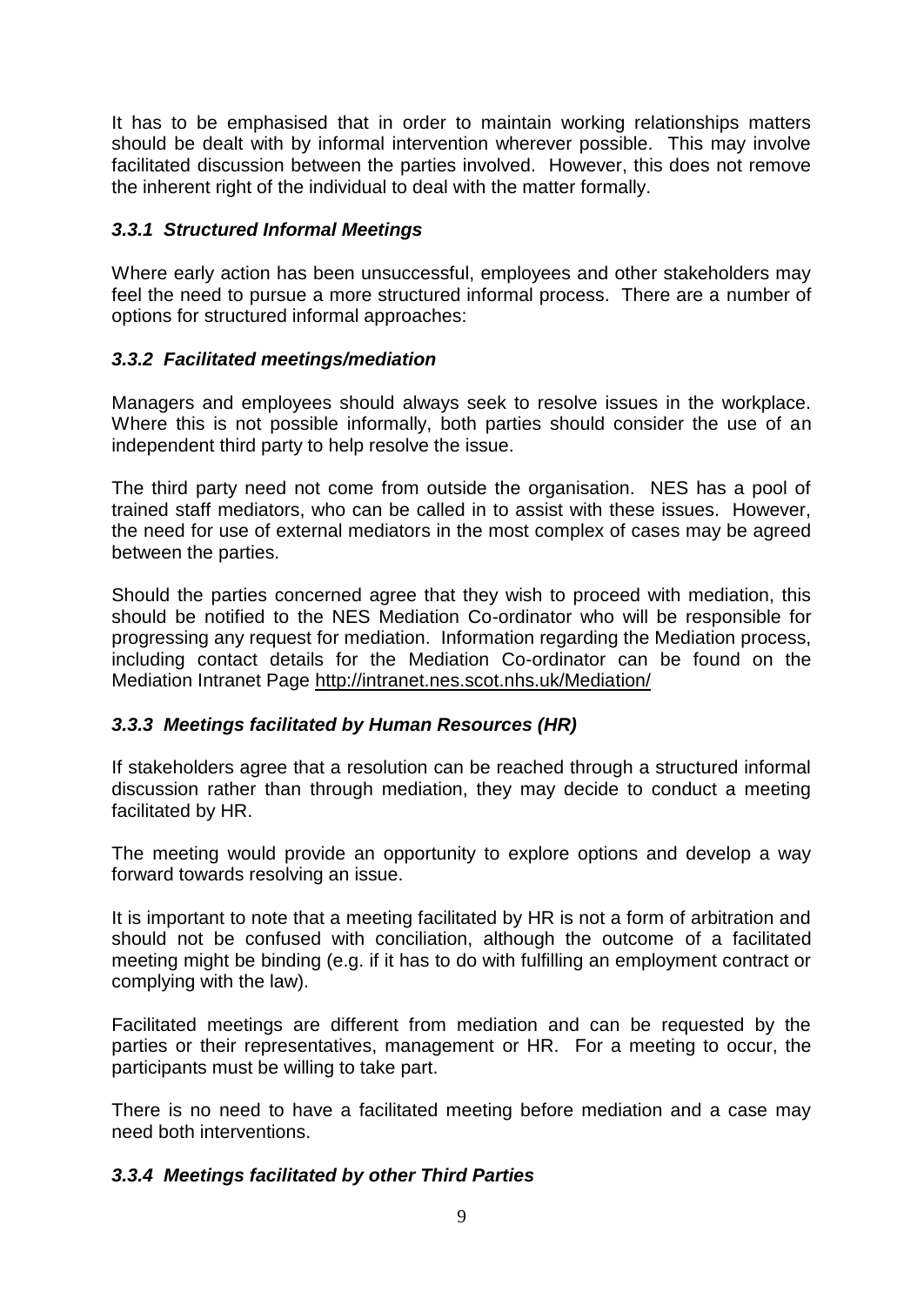A manager or other third party may be asked to facilitate an informal discussion between two or more individuals. It is essential that this is conducted in a fair and consistent manner to facilitate equal participation by the parties making decisions.

The third party must not have any stake in the issue or any relationship to the situation that could cause any of the parties to feel disadvantaged.

They must outline their role, agree ground rules for the discussion and establish that the parties are both willing to continue before proceeding. They must use good listening and conflict management skills, and refrain from taking sides or bringing their own opinions, issues and concerns into the discussion.

The main focus of this policy is upon dispute resolution through informal dialogue, in a structured and safe environment, where the rights of the individual involved, the team and the organisation are fully respected and valued equally.

However, in cases where the informal approach is unsuccessful or the individual has chosen to go straight to the next stage of the procedure the formal arrangements will apply.

## **3.4 Formal Stage**

A formal complaint should be made to the individual's line manager or supervisor, HR Business Partner/Associate Business Partner or to the line manager of the alleged perpetrator. Any formal complaint should be made in writing detailing the basis upon which the alleged bullying and harassment has taken place. As stated previously an individual may access a Confidential Contact for support and assistance prior to lodging a formal complaint.

Employees will be advised if a formal complaint has been received about them. Complaints will be fully investigated under the NES Disciplinary policy and procedure. No decision will be made to progress to the formal stages of the procedures until a full investigation has been carried out and it has been identified that there us a case to answer.

## *3.4.1 Investigation*

It will be the responsibility of the manager (to whom the complaint has been made) along with an independent representative from Human Resources, with no previous involvement in the complaint, if possible, to investigate timeously the allegation and to come to a conclusion regarding the action to be taken. It may be necessary for the organisation to consider (based upon the circumstances of each case) whether it may be more appropriate for a manager from another area to carry out the investigation. This should be discussed in partnership with the individual and their Trade Union/Professional Organisation representative, if they have chosen to be represented, or work colleague.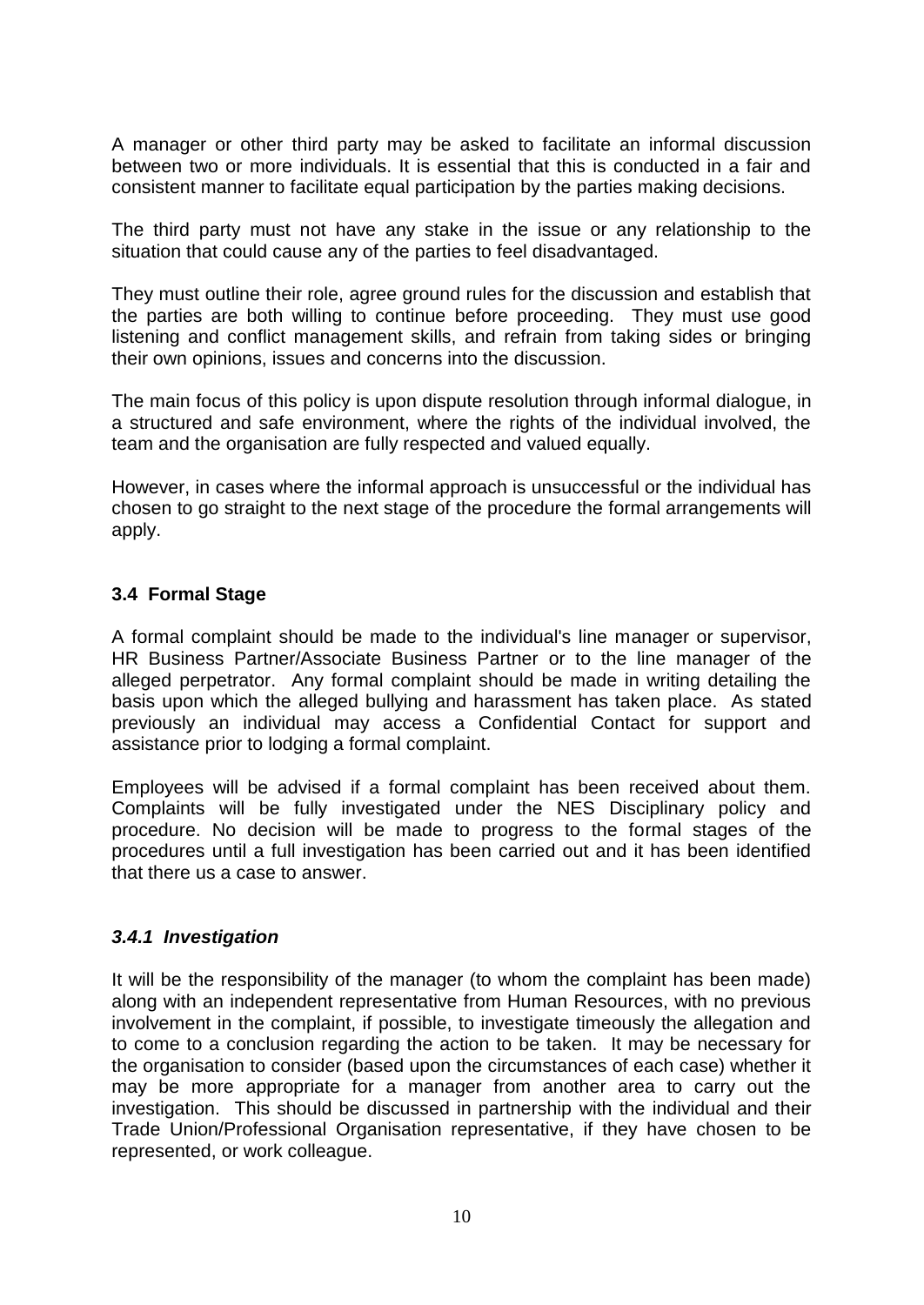All parties involved will be guaranteed a fair and impartial hearing.

As formal disciplinary action is a possible outcome from this investigation it should be conducted in accordance with the provisions of the Disciplinary Policy and Procedures. Any significant changes to the timescale must also be advised in writing prior to the commencement of the investigation. Any significant changes to the timescale, along with the reasons for these changes, must also be advised in writing with the reasons for these changes.

At all stages of the process the individual and the alleged perpetrator will have the opportunity to be accompanied by a colleague or trade union/professional organisation representative and it is crucial that at all stages confidentiality is assured. Those involved in carrying out the investigation must recognise the difficulty which some individuals will have in talking about the incidents involved to a third party and that they may become distressed during the process.

It should not be necessary for the individual or the alleged perpetrator to have to repeat their statements to different managers at different times thereby increasing the stress they may suffer. Full, written and signed statements from all involved should be taken at an early stage. A written and dated record of all investigatory interviews should be made.

It is important that an individual is not questioned in a way which implies that they have either consciously or unconsciously invited the bullying or harassment. That in its own way can be a form of bullying and harassment which will add to the stress being experienced by the individual.

## *3.4.2 Formal Hearing*

Any formal disciplinary hearing should be conducted in accordance with the Disciplinary Policy and Procedures.

It will be for the chair of the panel, who will be nominated by Senior Management, to determine how the hearing will be structured, following consultation with those involved, taking into account the sensitivity of the issues involved and the need to protect the rights of all involved.

## *3.4.3 Decision*

There are four potential outcomes following an investigation.

These are:

- The complaint is not founded
- There is insufficient evidence
- Evidence and/or nature of complaint justifies counselling/advice only;
- Evidence justifies formal disciplinary action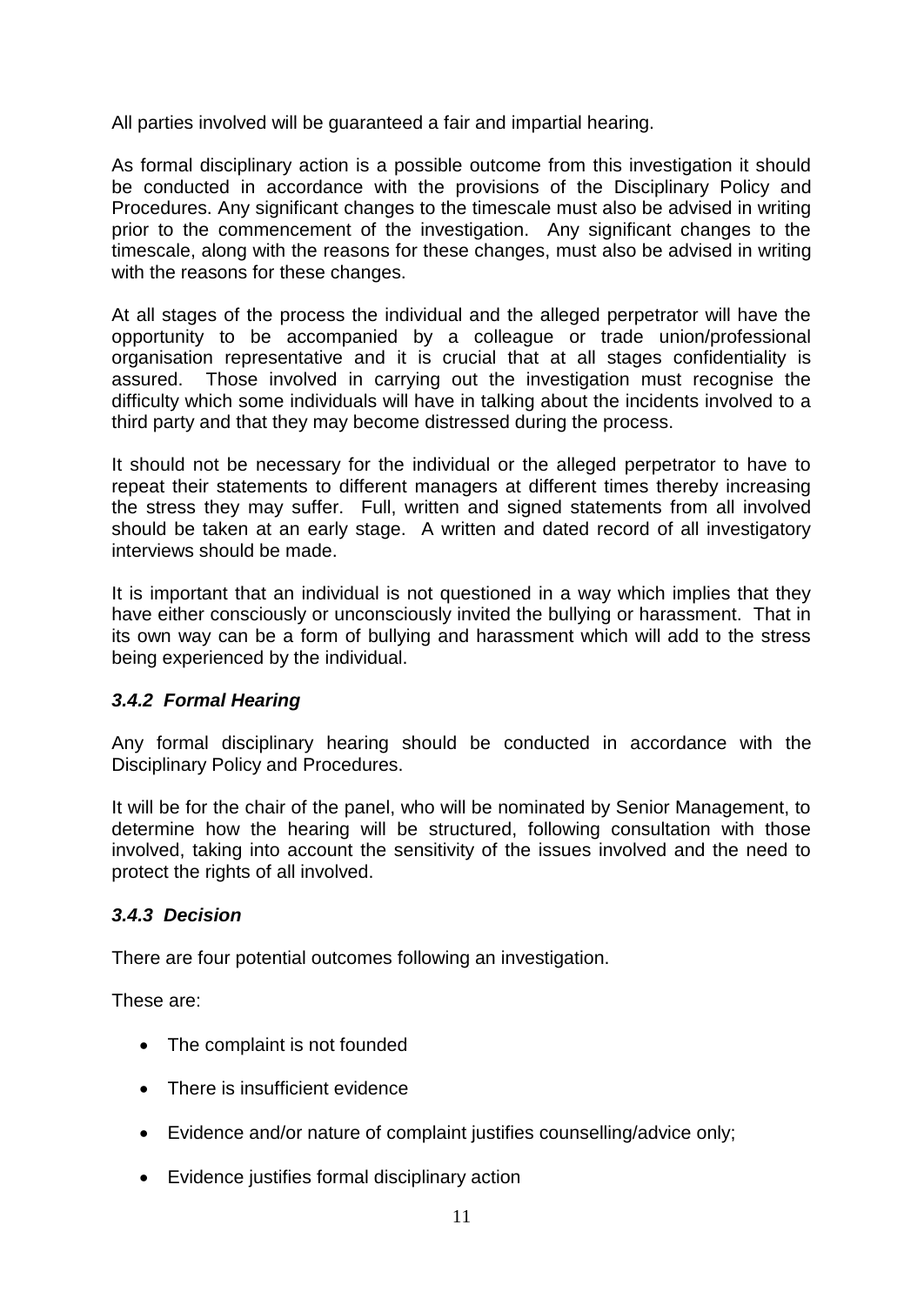# *3.4.4 Formal Action*

If following an investigation and formal disciplinary hearing a complaint is held to be valid, appropriate formal action will be taken, which in serious cases may include dismissal.

Both the individual and alleged perpetrator will be notified of the outcome in writing with due regard for confidentiality of both parties.

If a claim is found to be malicious in nature then the individual may find themselves subject to formal disciplinary action.

## *3.4.5 No Formal Action*

It may be the case that whilst no formal action is taken some informal action may be appropriate such as counselling of the alleged perpetrator or facilitated discussion to attempt to resolve the situation. Both the individual and alleged perpetrator will be notified of the outcome in writing with due regard for the confidentiality of both parties.

## *3.4.6 Formal Review*

If a decision to take no further action is made an employee or their representative may request a formal review. This request should be made to the next senior management level or named individual as indicated in the written outcome. It will be for this individual to decide once they have reviewed the investigative material as to whether further interviews or hearings are required.

It is recommended that further interviews or hearings are kept to a minimum to protect those involved.

## *3.4.7 After the Procedure*

Given the potential sensitivity of the issues involved and the stress present when dealing with bullying and harassment situations the organisation may consider providing confidential counselling for the individual and the alleged perpetrator at any stage of the application of this procedure.

# **4. BULLYING AND HARASSMENT BY PATIENTS, CARERS, RELATIVES,VISITORS, ADVOCATES and 3rd Parties**

In cases where the bullying or harassment involves contractors or staff from other agencies (including host organisations) the stages as detailed in Section 3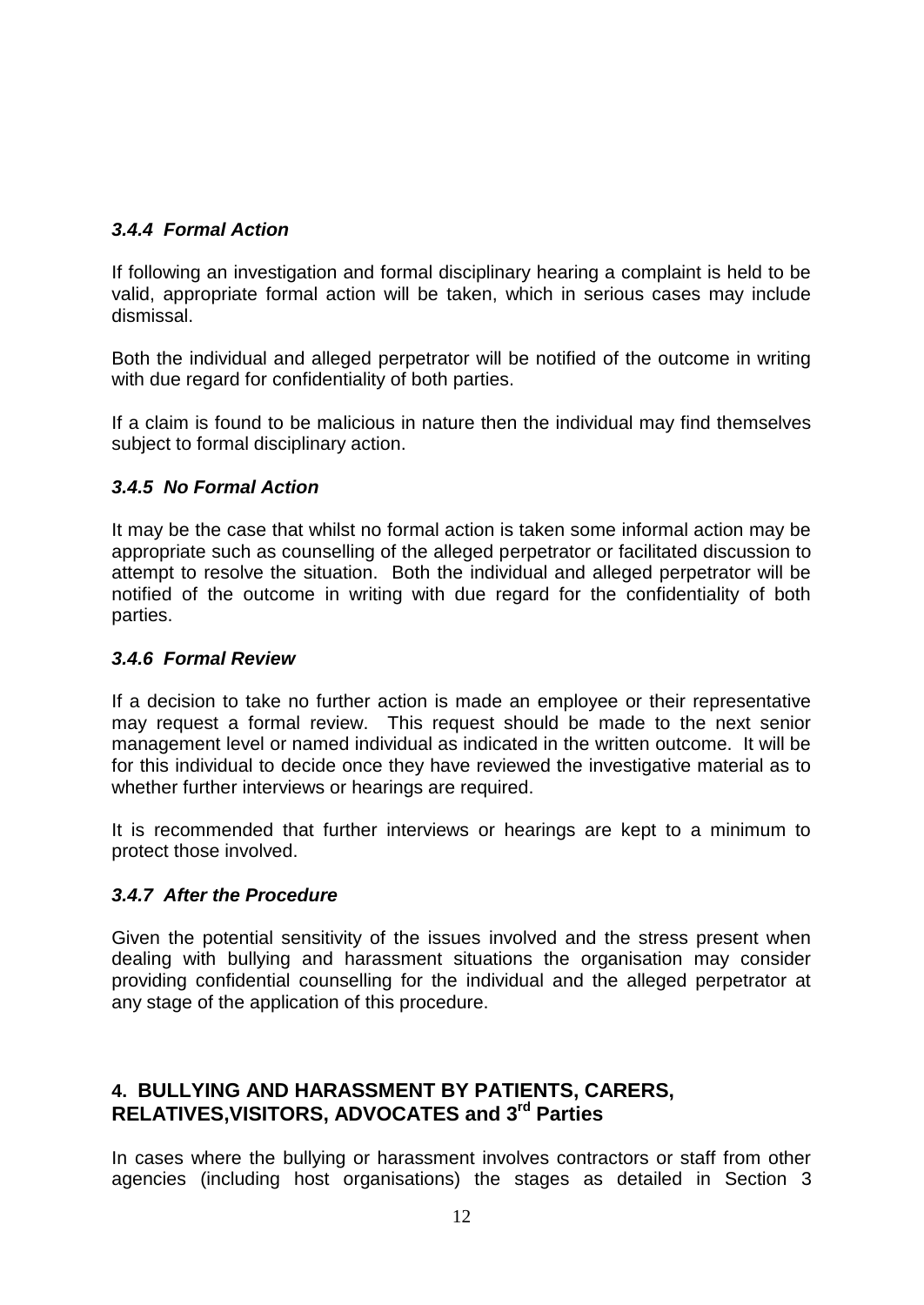'Accessing support from a Confidential Contact' and the 'Informal Stage, should be applied. However, due to the specific nature of the relationship between NES and these individuals/organisations the following additional step should be included in the informal stage.

If the alleged perpetrator is a contractor or staff member from another agency the manager will contact the appropriate senior person within the company/organisation concerned to advise them that this type of behaviour is unacceptable and that if it is repeated then the individual concerned may be refused entry to the premises.

Should the matter not be resolved informally the formal stage would require the appropriate senior manager to write to the appropriate senior person within the company/organisation concerned to advise them that this type of behaviour is unacceptable and that if it is repeated then the individual concerned may be refused entry to the premises or continued contact with employees of NES.

Advice should be sought in advance from the HR Business Partner /Associate Business Partner.

## **5. Formal Review**

If a decision to take no further action is made an employee or their representative may request a formal review. This request should be made to the next senior management level within 10 working days of receiving written notification of the decision. It will be for this individual to decide once they have reviewed the investigative material as to whether further interviews or hearings are required.

It is recommended that further interviews or hearings are kept to a minimum to protect those involved.

## **6. Equality and Diversity**

NES is committed to 'equality and diversity' in respect of the 'protected characteristics' covered by the Equality Act 2010. NES has taken steps to ensure that it does not discriminate on the grounds of allegations of bullying and harassment.

## **7. Monitoring and Review of Policy**

Monitoring the application and uptake of this policy will be undertaken by the Partnership Forum and overseen by the Staff Governance Committee. This will include monitoring number and types of concerns raised; how they were handled; and outcomes (including any amendment to policy or procedure).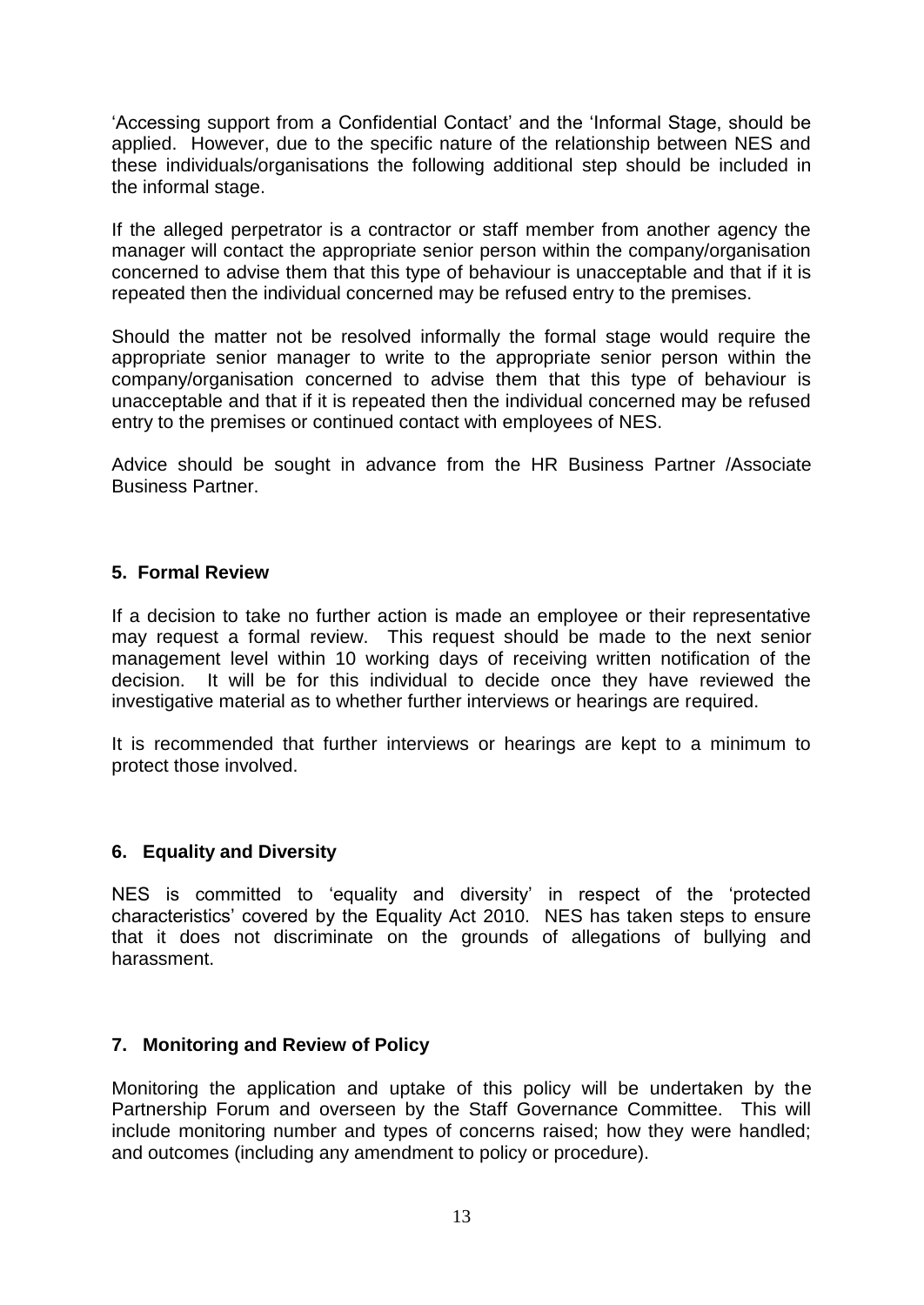Indicators of success can include:

- Awareness by employees that a Policy/Procedure exists and an understanding of how it works;
- Management and employees using the Policy/Procedure to raise genuine concerns;
- Management and employees believing in the Policy/Procedure and feeling comfortable when using it;
- Improvements in the reporting and handling of such incidents;
- Open discussion at Local Consultative Group level on the effectiveness of the Policy/Procedure.

This policy will be reviewed two years from its effective date to ensure that the arrangements put in place are appropriate for NES.

Ratified by NES Board on 18 November 2003

Reviewed and ratified by Staff Governance Committee on 31 January 2013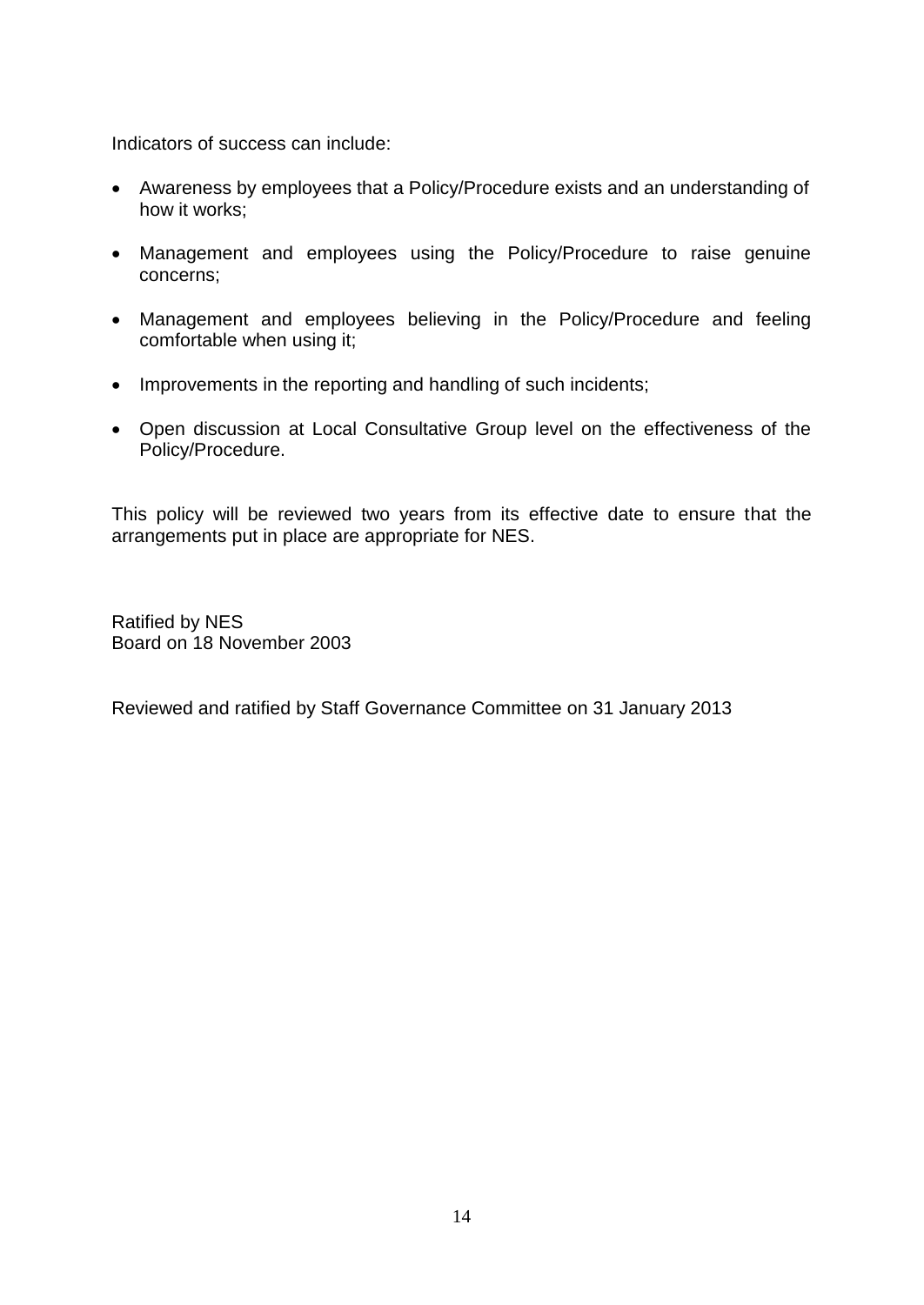## **APPENDIX 1**

# **DEFINITIONS OF BULLYING AND HARASSMENT**

## **Bullying**

The following list is not intended to be exhaustive but to provide some examples of bullying behaviour which the organisation deems to be unacceptable:

- Shouting at a colleague; persistently negative and inaccurate attacks on a colleague's personal or professional performance; criticising a colleague in front of others;
- Spreading malicious rumours/making malicious allegations;
- Threatening behaviour, both verbal and physical;
- Persistently setting objectives with impossible deadlines or unachievable tasks;
- Removing and replacing areas of responsibility with menial or trivial tasks and taking credit for work achieved;
- Undervaluing a colleague's contribution, placing unreasonable demands on and/or over-monitoring a colleague's performance.
- Withholding information with the intent of deliberately affecting a colleague's performance;
- Excluding colleagues by talking solely to third parties to isolate an individual;
- Isolating colleagues by treating them as non-existent and preventing them accessing opportunities.

## **Harassment**

The following list is not intended to be exhaustive but to provide some examples of harassing behaviour which the organisation deems to be unacceptable:

## **Sexual Harassment**

 Unwanted non-accidental physical contact ranging from unnecessary touching, patting, pinching or brushing against a colleague's body, to assault and coercing sexual relations;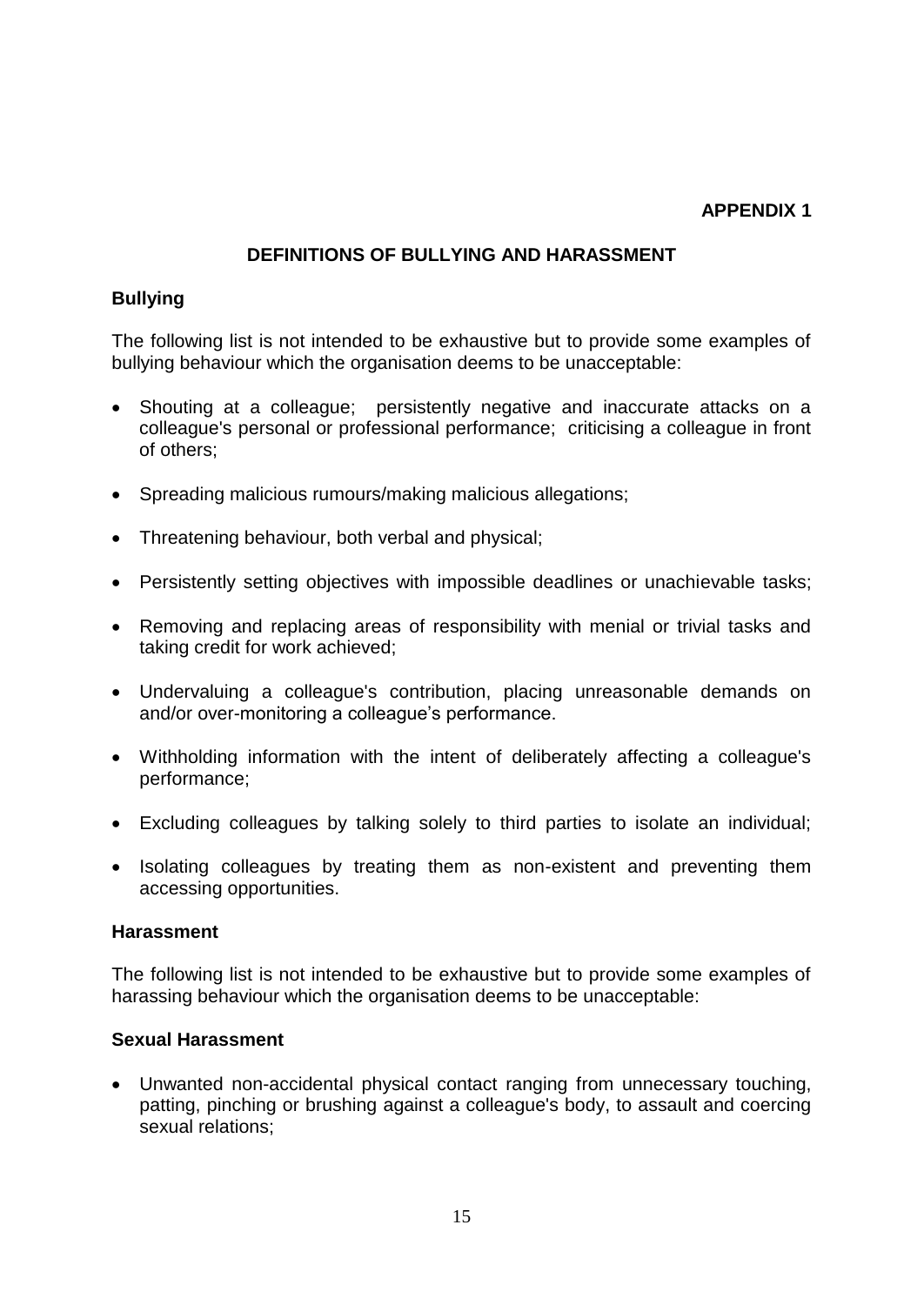- Unwelcome sexual advances, propositions or pressure for sexual activity: continued suggestions for social activity within or outside the workplace, after it has been made clear that such suggestions are unwelcome; offensive flirting;
- Suggestions that sexual favours may further a colleague's career or refusal may hinder it e.g. promotions, salary increases etc;
- The display of pornographic or sexually suggestive pictures, objects or written material;
- Leering, whistling or making sexually suggestive comments or gestures, innuendoes or lewd comments;
- Conduct that denigrates or ridicules a colleague because of his or her sex, such as derogatory or degrading abuse or insults which are gender-related and offensive comments about appearance or dress.
- The display or sending of offensive letters, publications, or emails: threatening behaviour;

## **Racial Harassment**

Conduct that denigrates or ridicules a colleague because of his or her race, such as derogatory remarks, graffiti, jokes. Such conduct can be verbal or physical;

- The display or sending of offensive letters, emails or publications: threatening behaviour;
- Being "frozen out", ignoring and staring
- Derogatory nicknames or racial name calling.

## **Disability Harassment**

- Mimicking the effect of a disability or speech impairment;
- Ostracising, "freezing out", ignoring and staring;
- Making fun of a disability;
- Use of inappropriate terms;
- Inappropriate personal questions/comments about a disability;
- Belittling or patronising comments/nicknames;
- Moving a wheelchair without the user's agreement;
- Practical jokes (eg hiding a disability aid);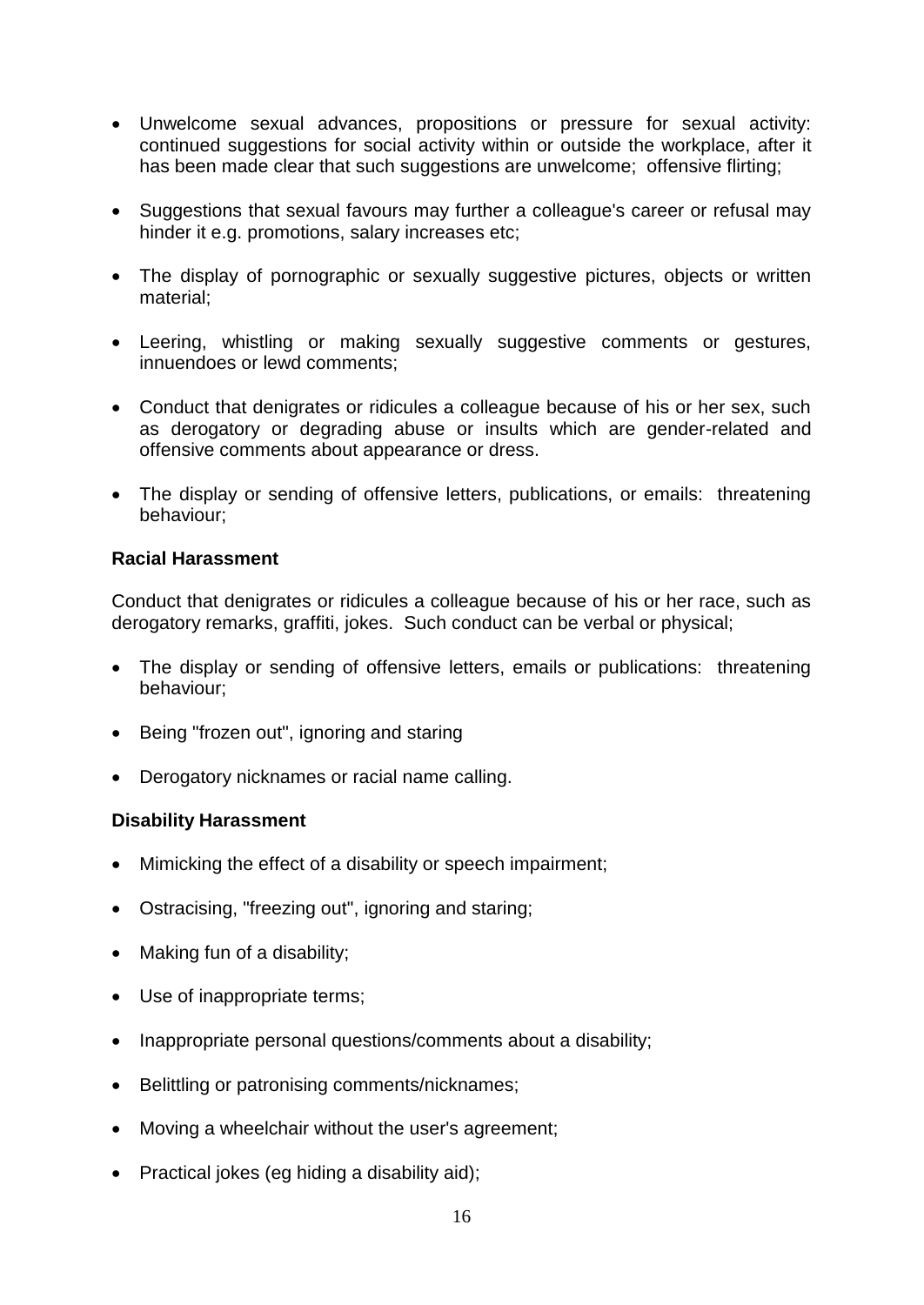- Touching a visibly impaired person (to annoy)
- The display or sending of offensive letters, emails or publications; threatening behaviour;

## **Age harassment**

- Conduct that denigrates, ridicules or is intimidating or physically abusive of an employee because of his or her age, such as derogatory or degrading agerelated abuse, insults or offensive comments and jokes about appearance or dress.
- Being 'frozen out' of conversations or excluded from social interaction
- The display or sending of offensive letters or publications;  $\square$  threatening behaviour;
- Derogatory nicknames or name-calling based upon age;
- Being discounted from development opportunities.

## **Sexual orientation harassment**

- Conduct that denigrates or ridicules a colleague because of his or her sexual orientation, such as derogatory remarks, graffiti, jokes;
- The display or sending of offensive letters or publications; threatening behaviour;
- Being 'frozen out' of conversations, jostling, assault, or other non-accidental physical contact;
- Derogatory nicknames or name-calling based upon sexual orientation.

## **Religious harassment**

- Requiring or coercing an employee to abandon, alter, or adopt a religious practice as a condition of employment;
- Subjecting an employee to unwelcome statements or conduct (based on religion or sectarianism) which is so severe or pervasive that the individual being harassed reasonably finds the work environment to be hostile or abusive;
- Conduct that denigrates or ridicules a colleague because of his or her religion, such as derogatory remarks, graffiti or jokes.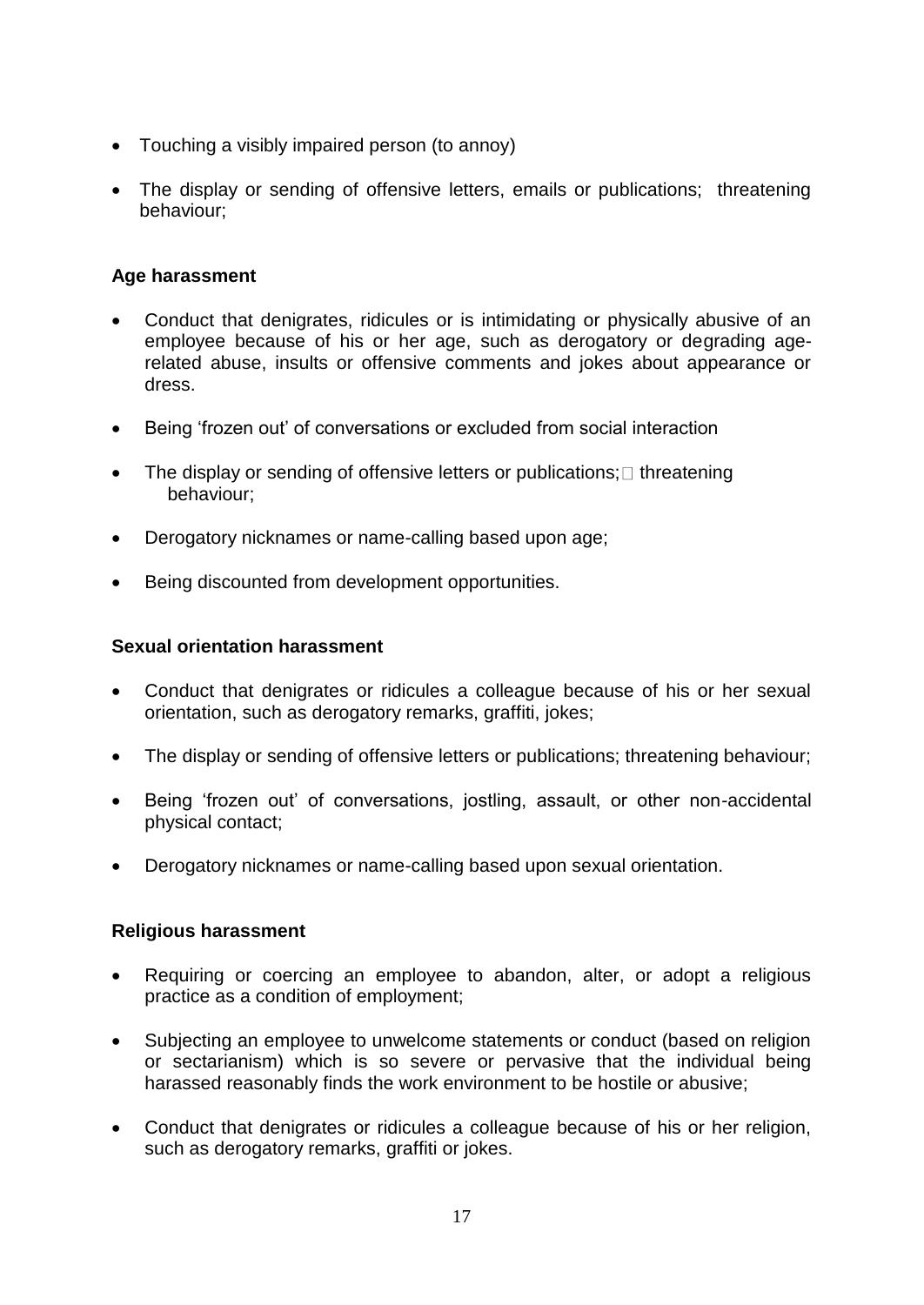- Displaying or sending offensive letters or publications; threatening behaviour (eg. Sectarian email jokes related to football matches).
- Being 'frozen out' of conversations, jostling, assault, or other non-accidental physical contact;
- Derogatory nicknames or name-calling based upon religion or sectarianism. (eg. football related)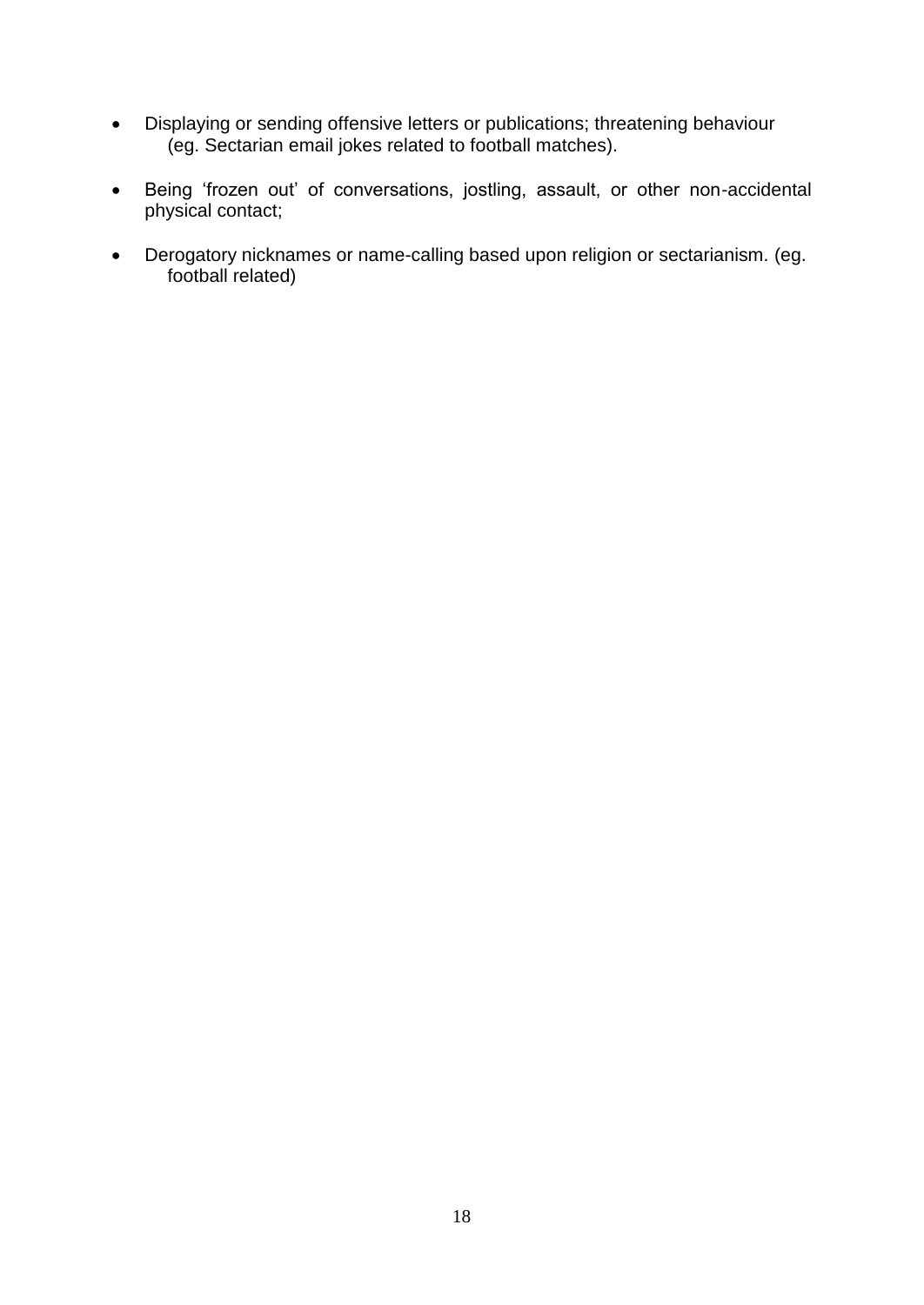#### **APPENDIX 2**

#### **LEGAL FRAMEWORK**

The general legislative framework that underpins workplace dispute resolution (which would include complaints of bullying and harassment) changed as a result of the Employment Act 2008. The act moves the focus for employers away from adherence to the strict former three-stage process towards the new ACAS Code (2009).

This Code sets out the principles employers should follow when dealing with disputes at work. The new Code has implications for all parties involved in a bullying/harassment scenario; namely, the responsibility to seek a resolution to grievances through informal means such as mediation, wherever possible.

The relevant statutes or regulations which can be used against either the alleged perpetrator, the organisation or both are detailed below.

## **Harassment**

## **Equality Act 2010**

Harassment on the basis of age, disability, gender reassignment, marriage/civil partnership, pregnancy/maternity, race, religion or belief, sex and sexual orientation is covered under the Act. Harassment does not have to be directed at the individual who complains, if it creates an environment that the individual finds intimidating, hostile, degrading, humiliating or offensive.

The Act also covers harassment coming from a third party (a customer for example). Employers will become legally responsible if they know that their worker has been harassed by someone who does not work for them on two previous occasions, but fails to take reasonable steps to protect the worker from further harassment. It does not have to be the same person harassing the worker on each occasion.

## **Employment Statutory Code of Practice**

Provides detailed explanations of the provisions in the Act and applies legal concepts in the Act to everyday situations.

## **Bullying**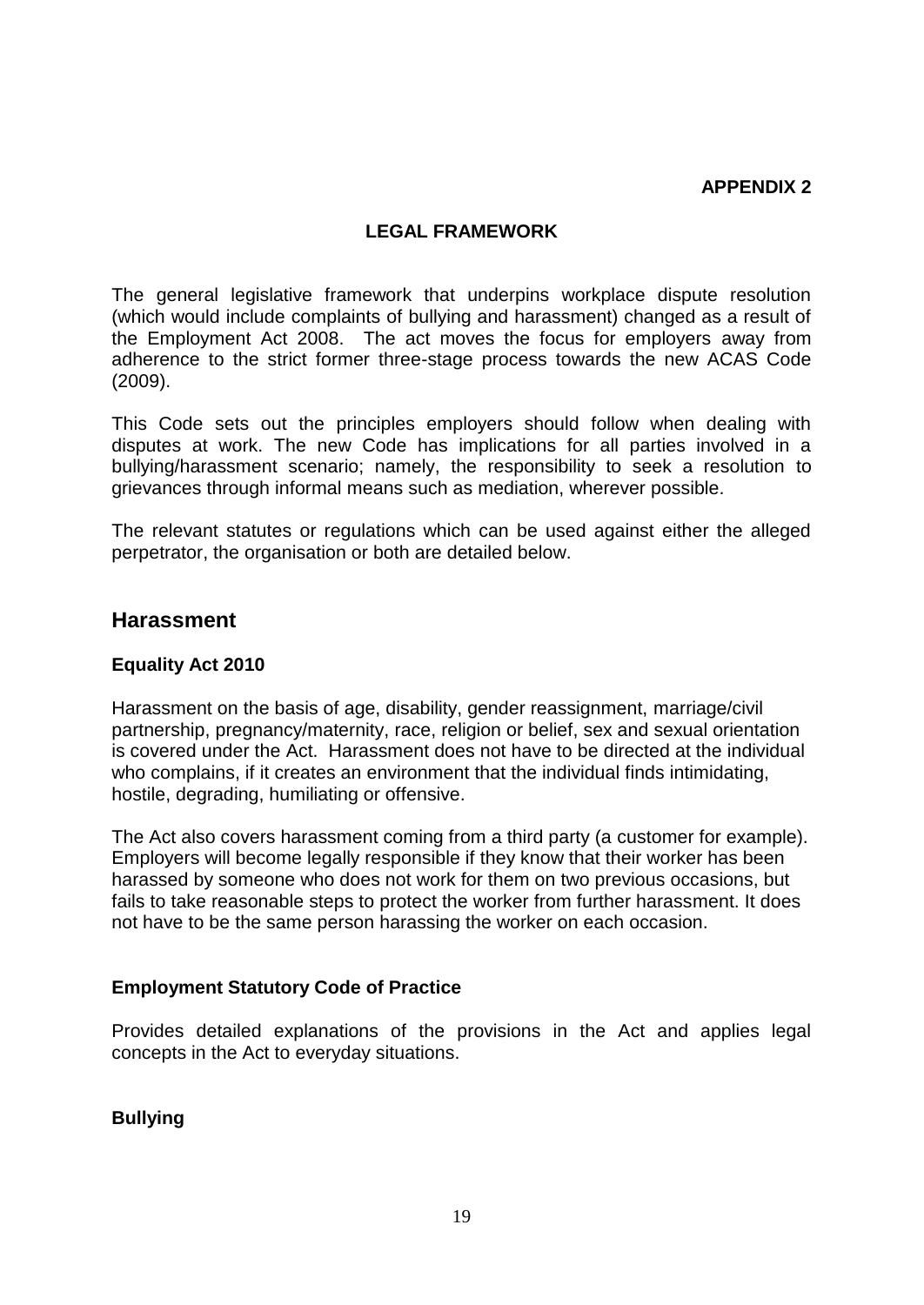There is no separate piece of legislation which deals with workplace bullying in isolation. Bullying might be part of discriminatory behaviour, or related to a myriad of different legal principles, for example:

Breach of contract – Usually breach of the implied term that an employer will provide reasonable support to employees to ensure that they can carry out their job without harassment and disruption by fellow workers;

## **Employment Right**s **Act 1996**

This legislation gives employees the right to access an employment tribunal where they believe they have been "constructively dismissed". This may apply, for example, where an organisation has failed to take appropriate action to deal with a complaint of bullying or harassment.

#### **Health and safety at Work etc Act 1974 (Sections 2 and 3) and the Management of Health and Safety at Work Regulations 1992**

This legislation places a duty of care on employers to ensure the Health and Safety of their employees and to take appropriate remedial action. This may extend to acts by people over whom the employer might have reasonably foreseen the potential for bullying or harassment eg contractors, staff from other agencies, patients, carers etc.

## **Trade Union and Labour Relations (Consolidation) Act 1992**

This legislation protects employees from dismissal on the basis of trade union activities or membership, or of non trade union membership.

## **Public Interest Disclosure Act 1998**

This legislation was developed to protect so-called "whistle-blowers". Where any employee is dismissed because he or she made a "protected disclosure", the dismissal will be deemed automatically unfair.

# **Criminal Justice and Public Order Act 1994**

http://www.legislation.gov.uk/ukpga/1994/33/contents

## **Public Order Act 1986**

http://www.legislation.gov.uk/ukpga/1986/64/contents

## **Protection from Harassment Act 1997**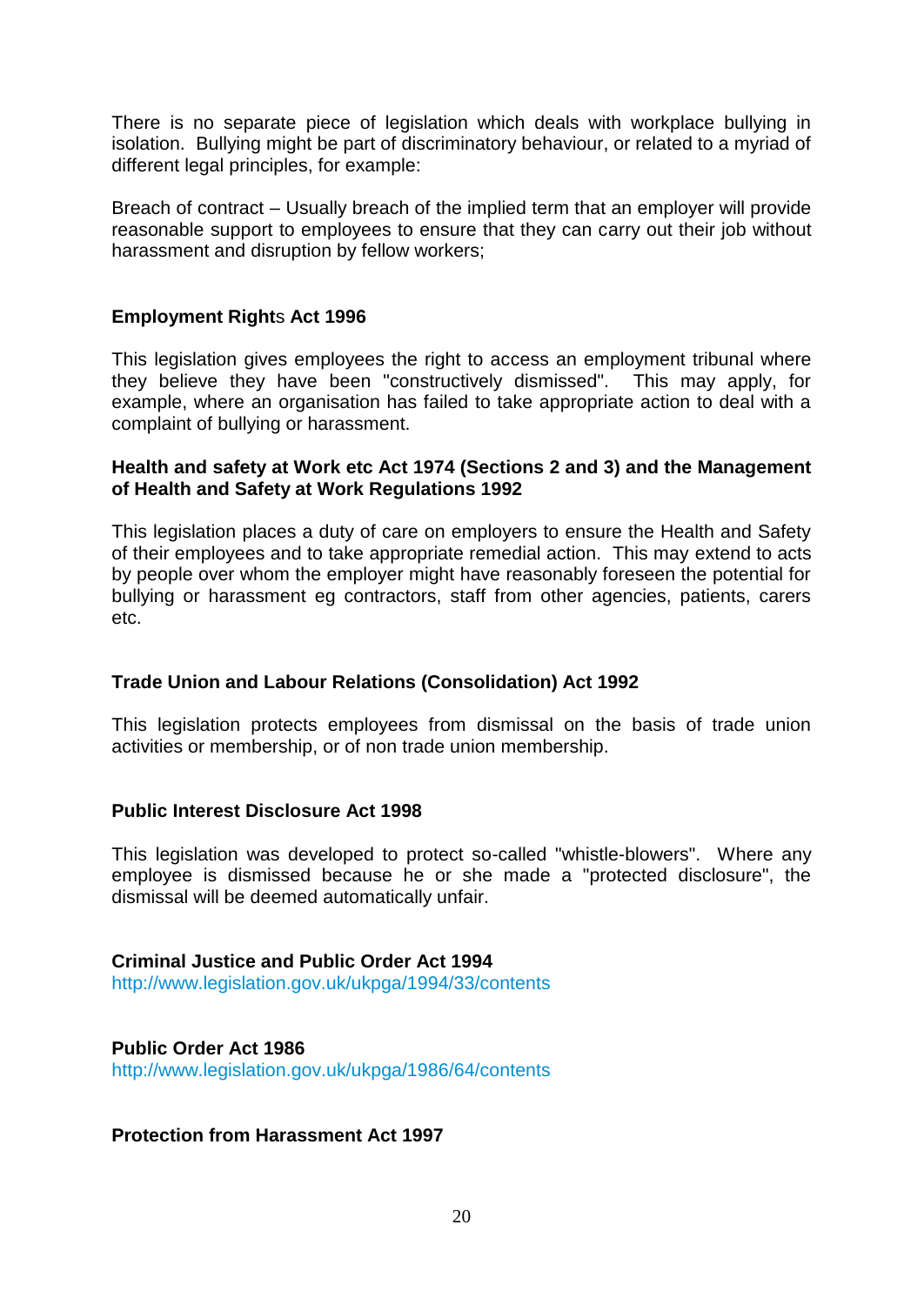This legislation which was developed to cover "stalking" cases, enables employees to take a civil case where they believe a colleague's conduct amounts to harassment.

## **Human Rights Act 1998**

The Human Rights Act 1998 places the following responsibilities on Boards to promote and protect individuals' human rights. This means treating people fairly, with dignity and respect while safeguarding the rights of the wider community and to apply core human rights values, such as equality, dignity, privacy, respect and involvement, to all organisational service planning and decision making.

Below are some other areas of employment legislation where discrimination based on the specified characteristic is unlawful:

## **Rehabilitation of Offenders Act 1974**

This legislation essentially considers detrimental treatment of employees with spent convictions as similar to a "discrimination" provision.

## **Part-time Workers (Prevention of Less Favourable Treatment) Regulations 2000**

Part-time workers should not be treated less favourably than full-time workers under this legislation.

## **Fixed-term Employees (Prevention of Less Favourable Treatment) Regulations 2002**

Fixed-term employees now have the right not to be treated less favourably than fulltime employees.

**NES has a legal and ethical responsibility as a reasonable employer to ensure that employees are not subjected to inappropriate behaviour which may not only affect their performance but more importantly their health and well-being.**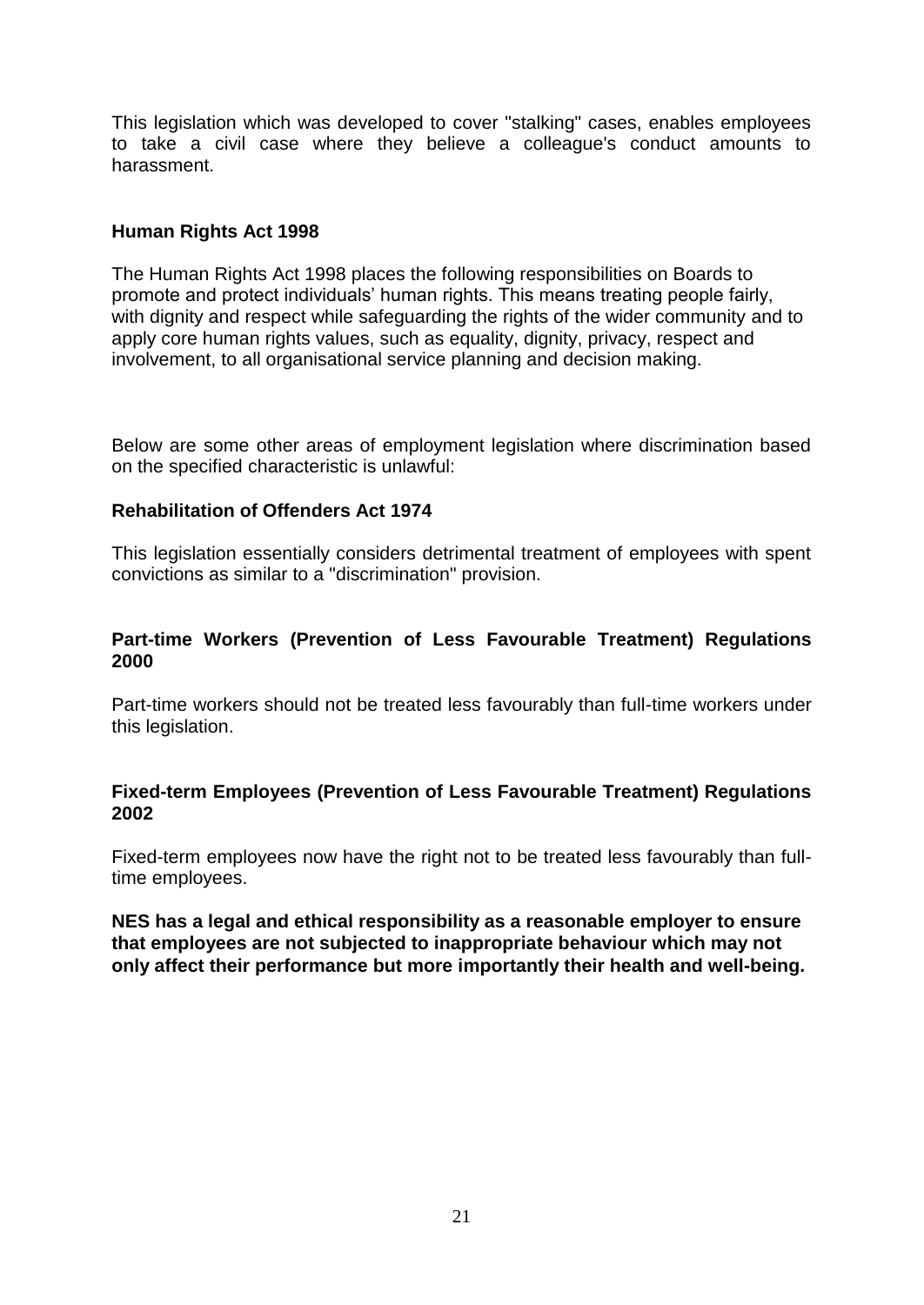# **BULLYING AND HARASSMENT BY PATIENTS, CARERS, RELATIVES, VISITORS, ADVOCATES and 3rd Parties**

#### **Introduction**

Employees have the same rights as patients and service users to be treated with respect and dignity at all times and have the right to complain if bullied or harassed by a patient, service user, carer, relative, visitor, advocate or 3<sup>rd</sup> Parties (ie staff member of a host organisaiton, such as a GP practice).

If an employee is bullied or harassed in the course of carrying out their duties the following procedure should be adopted. It is inappropriate to swap the employee with another employee without explaining to the individual the reasons for this action. It is a priority of NES or a host organisation to ensure that no employees are put in a situation of potential risk and the following procedures are put in place to protect employees whilst carrying out their duties.

#### **Informal Stage**

Where possible, incidents should be dealt with informally in the first instance.

If the employee feels able to do so they should inform the alleged perpetrator, at the time if possible, that they find their actions/remarks and behaviour to be unacceptable. They should state that they wish the unwanted behaviours to stop. If the situation warrants the need for a witness employees are advised to approach a colleague to accompany them when approaching the alleged perpetrator. The employee should then report the matter to their line manager as soon as possible.

If the employee does not feel able to speak to the alleged perpetrator personally they can ask their line manager to do this on their behalf.

It will be the responsibility of the line manager involved to discuss the action taken to date and what should be done in the future if any further incidents occur.

If the alleged perpetrator is a patient or service user, it may be appropriate to discuss the matter with a carer, or relative at the earliest opportunity. (It may be that they could be more successful in getting them to change their behaviour).

If the alleged perpetrator is a carer/relative/member of the public or advocate it may be appropriate to discuss the matter with the patient/service user.

The line manager must inform the alleged perpetrator of the consequences of further incidents. Where it appears the individual is refusing services on personal/racial grounds they should be advised that their action may be discriminatory. It should also be made clear to the individual that in taking this action they may be deemed to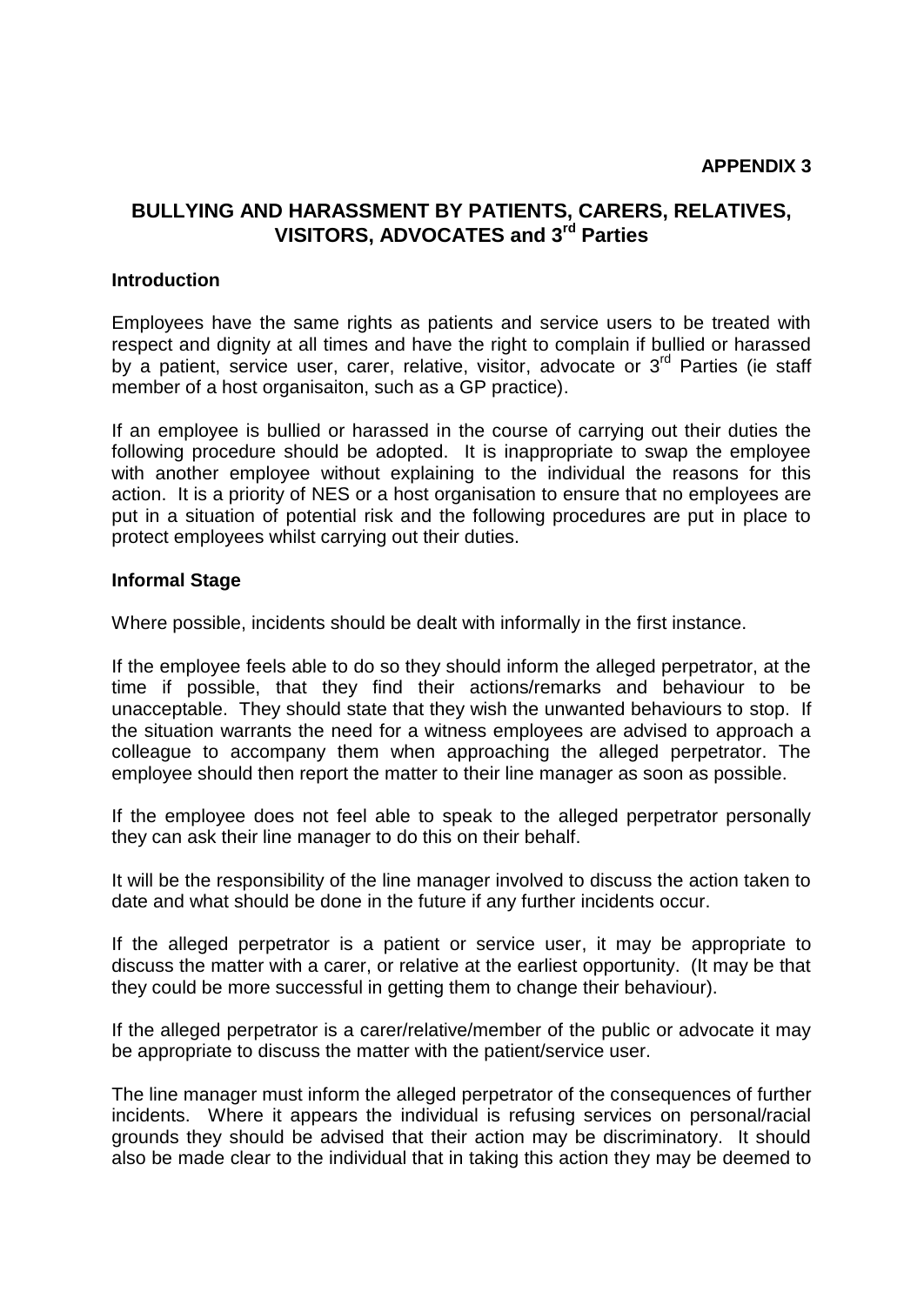be refusing services altogether which could result in either the withdrawal of a service or the loss of access to the organisations premises.

A file note should be kept of the details of the incident, the action taken and by whom.

If informal action proves insufficient to deal with persistent acts of bullying and harassment them management reserves the right to take further formal action. (In serious cases it may be appropriate to move directly to this stage).

## **Formal Action**

The line manager must consider the following prior to taking any action and making their decision:

- The degree to which the incident undermines the relationship between parties;
- If any previous incidents have occurred and the severity of these;
- The health problem of the patient/service user;
- The effects of the incident on the employee.

If the incident is serious, or a repetition of a previous incident (s) for which informal action has been taken then the alleged perpetrator should be written to officially by the relevant senior manager informing them:

- That their comments, actions, behaviour is not acceptable and is potentially discriminatory;
- That further incidents will not be tolerated.
- Further incidents may result in the withdrawal of services.

Where the incident is sufficiently serious the senior manager will meet with the individual prior to putting the matter in writing as above. Any letters should be copied to the appropriate senior management.

In cases of physical violence or serious threats of violence the senior manager should also involve the police as appropriate. Notwithstanding this, an employee may at any time involve the police as they wish.

#### **Formal Review**

If a decision to take no further action is made an employee or their representative may request a formal review. This request should be made to the next senior management level within 10 working days of receiving written notification of the decision. It will be for this individual to decide once they have reviewed the investigative material as to whether further interviews or hearings are required.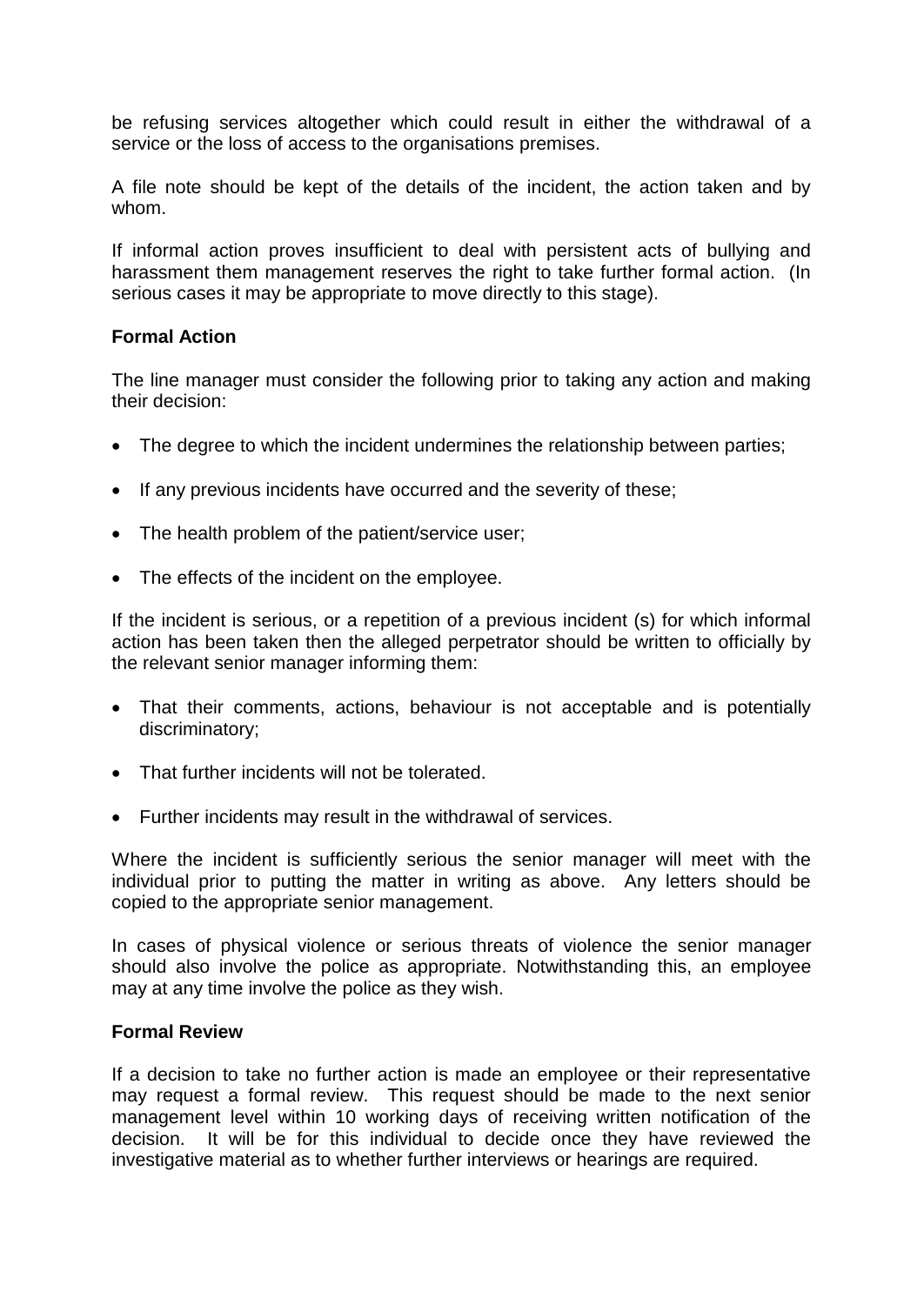It is recommended that further interviews or hearings be kept to a minimum to protect those involved.